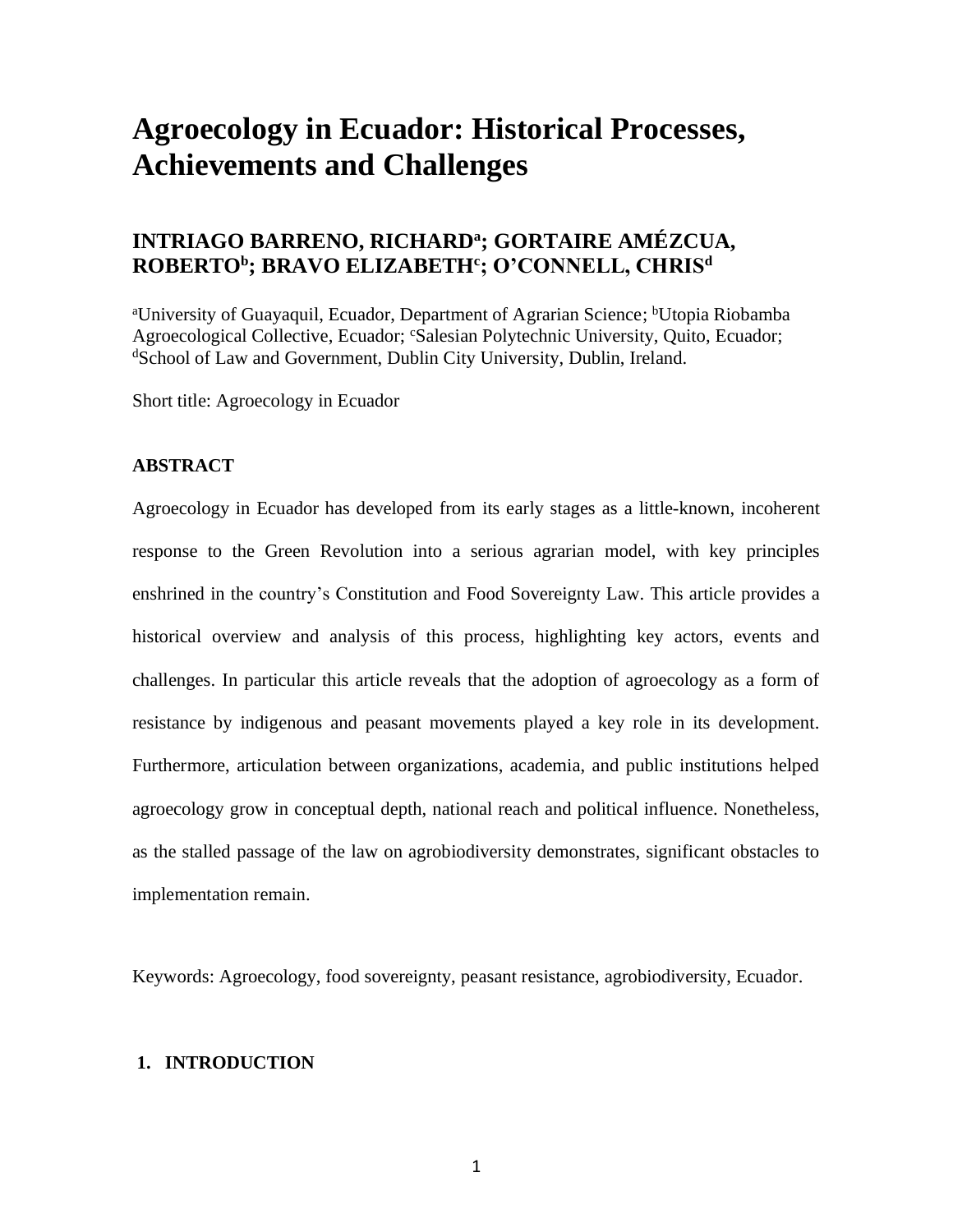Agroecology, as defined since its emergence, is "the scientific basis for an ecological agriculture" (Altieri, 1985). Nonetheless at a global level, and in particular in Latin America, agroecology has taken on added significance as a form of popular resistance against the advance of agribusiness, and a means of forging a society in which food takes priority

Agroecology in Ecuador reflects the heterogeneity of a megadiverse country that is subdivided into four geographic zones: the coastal area, the Andean highlands, the Amazon, and the Galapagos Islands. Furthermore, Ecuador is home to fourteen nationalities and eighteen ethnic groups, each with its own relationship to the ecosystem. These groups have all confronted the expansion of agribusiness and other threats to their productive capacity. The scale of these agro-ecosystems varies significantly, ranging between one and fifty thousand square meters in size while nevertheless supporting peasant family agriculture. These sharp contrasts – which include diverse landscapes, ecosystems, and socio-cultural contexts shaped by historical forces – have significantly affected the agroecology of each region.

The significant organizational capacity of the Quichua indigenous peoples meant that in the Andean highlands nutritional agroecological models were adopted as a result of the longstanding agrobiodiversity associated with ancestral knowledge. However severe limitations in terms of access to land and water were encountered, leading to the phenomenon known as the '*minifundio*' (small holding). The coastal region provides important examples of diversified peasant production, even though this was the favored region for the expansion of mono-cultivation structures associated with large-scale agro-exporting. This dynamic led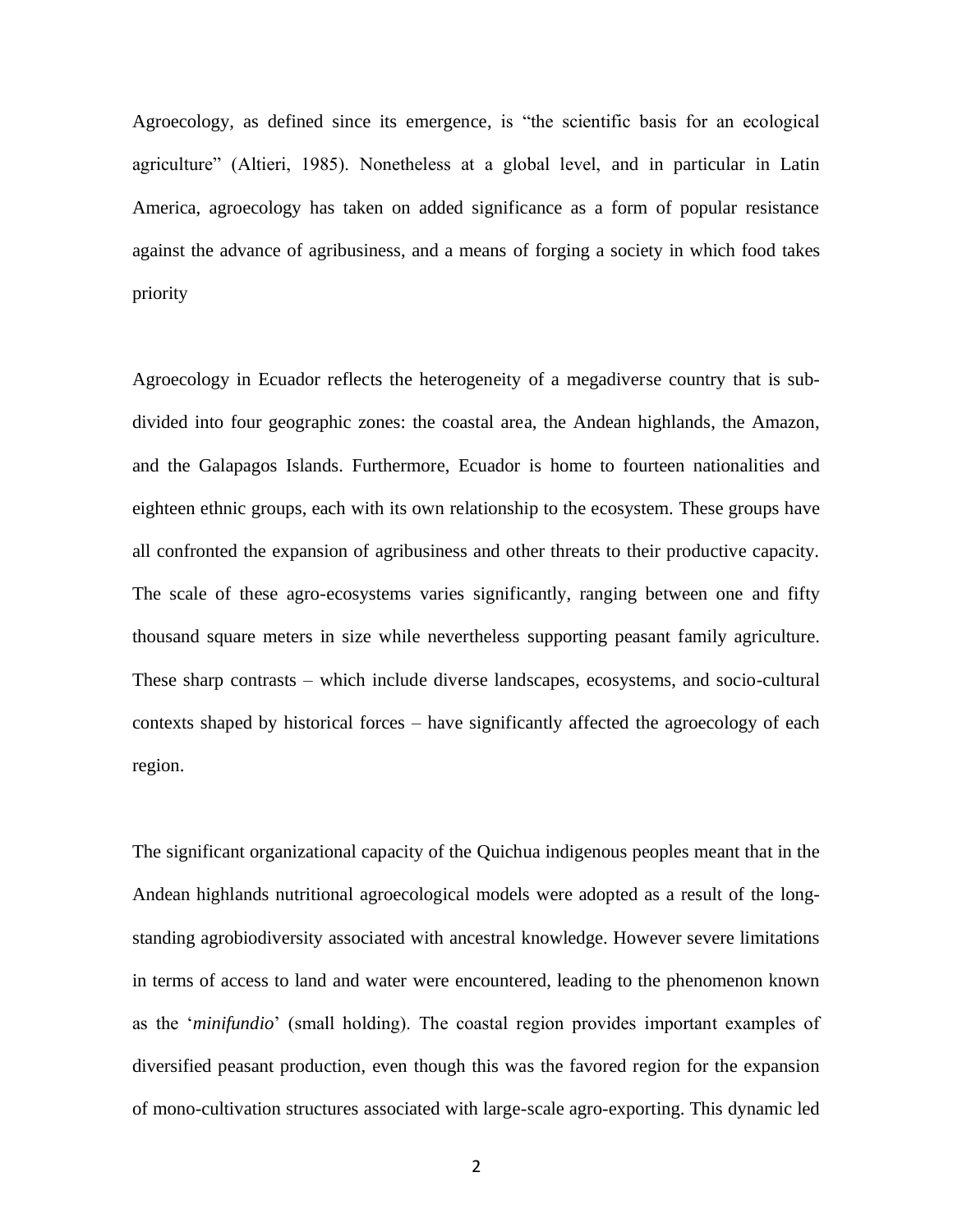to sections of the peasant population being absorbed under conditions of subordination and labor exploitation, along with exposure to agro-toxins. Nevertheless a significant number of families maintain farms where they practice agrobiodiversity, and which serve primarily to provide food for their own consumption. In the Amazon a distinct logic operates. A combination of colonization by cattle ranchers, oil exploitation and deforestation places severe pressure on ancestral communities that are gradually becoming more exposed and vulnerable. Nonetheless they continue to resist the loss of their autonomous production model with its links to the rain forest.

The diversity and peculiar features of Ecuador make it a fertile country, sustained by the ancestral knowledge of its people. For this reason the agroecology adopted in different locations varies significantly. It is a complex task to comprehensively present all of the information on the historical and current processes relating to agroecology. However, there is a generalized consensus among peasant farmers and consumers that agroecology represents the best alternative for overcoming current and future food crises.

In spite of urban expansion, industrialized agriculture, and the extraction of natural resources – all of which impact on native communities – ancestral knowledge and customs continue to play a crucial role in the construction of new agrarian models. A summary of these ancestral systems is set out in Table 1.

#### **2. PHASES OF DEVELOPMENT OF AGROECOLOGY IN ECUADOR**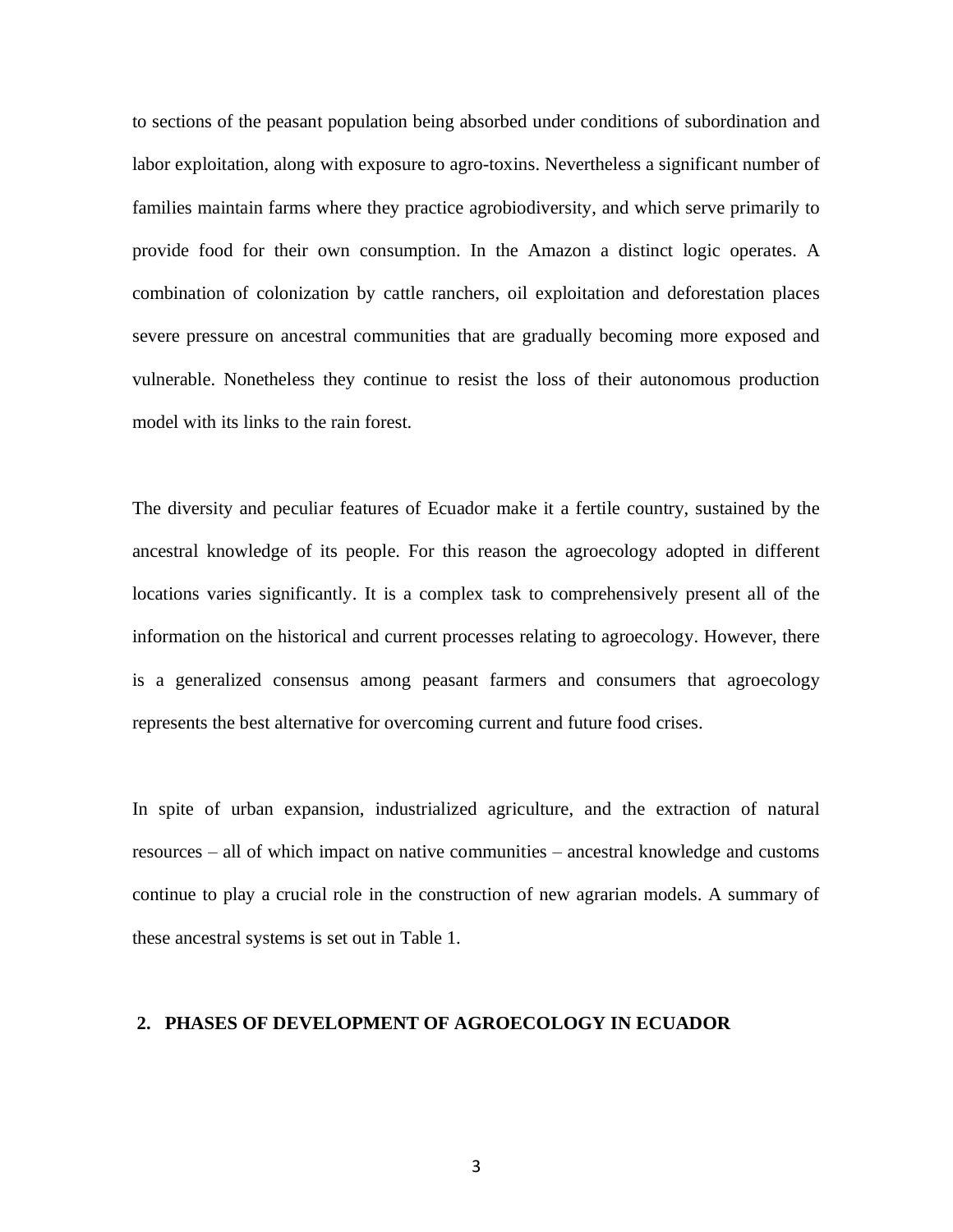The development of agroecology in Ecuador has passed through at least four phases, during which it has evolved from emergence to consolidation and expansion. This section will present a chronology of the development of the agroecology movement in contemporary Ecuador.

#### **2.1 Phase One (1980-1990): Emergence, Debates and Fundamental Principles**

From the 1980s onwards Ecuador witnessed an expansion of agro-industrial models of production. This development merely served to sharpen inherent contradictions, and to heighten the need for viable alternative propositions. This phase saw not only the opening of this debate, but also the implementation of agroecological proposals (generally described as 'alternative agriculture') by professionals, enthusiasts, and NGOs in consultation with peasant and indigenous movements.

Even in those early years the work of certain researchers supported the case for the rationality of traditional agricultural systems. On the basis of their findings, they proposed the regeneration of diversified systems and the reintegration of animals and crops (contradicting the conventional wisdom that proposed the fragmentation and specialization of agrarian systems). Indigenous and peasant organizations were struggling to achieve recognition of their ethnic and cultural identity, and their political rights. One of their key demands was for the revitalization of traditional forms of production and subsistence.

These different debates and organizational processes permit the definition of the technological principles of agroecology, and highlight its integration with ancestral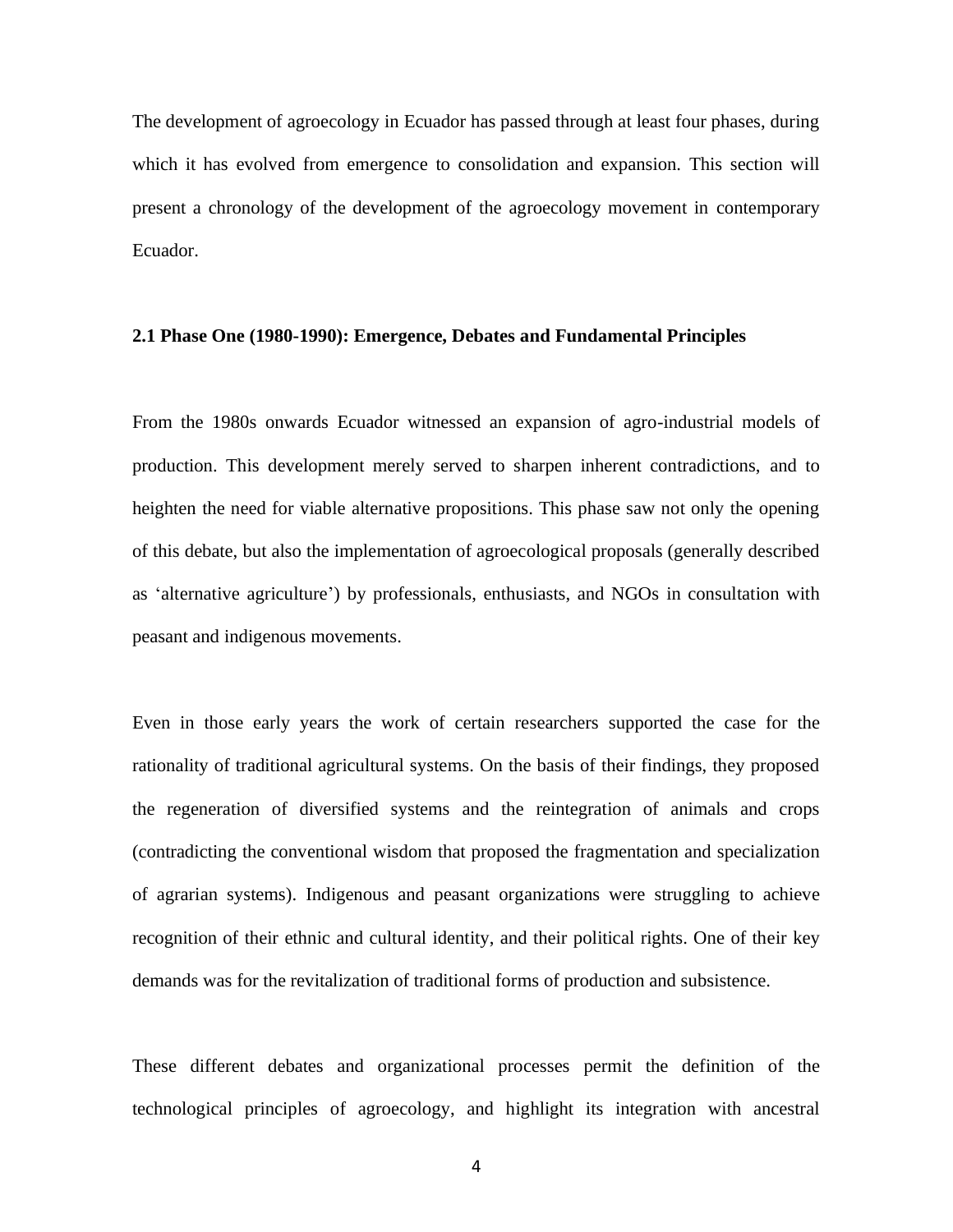agriculture. The principal contributions to this process from within Latin America emanated from: the Chilean and Peruvian schools; the Latin American Consortium on Agriculture and Development (CLADES); the Centre for Technological Education (CET); and individuals such as Yuryevic, Toledo, Letleier, the Brazilian School of Luxenberger, Pinheiro, Primavesi and others, and the Colombian Restrepo. The rigorous academic work of Altieri and other agroecologists that would later give rise to the Latin American Scientific Society of Agroecology (SOCLA) have made invaluable contributions to the formation and training of the first experts and peasant organizers.

During these years those indigenous and peasant organizations with a nationwide presence underwent a process of construction and politicization of their historic discourse. Agroecology does not fit easily into these categories due to an emphasis that is more technological than political. However this approach had more success with organizations working at a provincial or regional level because it was able to provide concrete solutions to the everyday problems confronting peasant families leading many isolated peasant families to begin employing agroecological methods.

The first forays into the realm of alternative agriculture were often influenced by European or North American professionals and volunteers who brought with them knowledge of biological and organic farming respectively. The Ecuadorian Corporation of Biological Producers (PROBIO), created at the end of the 1980s by a variety of enthusiasts and promoters of biological/organic agriculture, followed this trend. It even incorporated an early articulation of organic norms and guarantees, having reference to Europe and in the International Federation of Organic Agriculture Movements (IFOAM). Particularly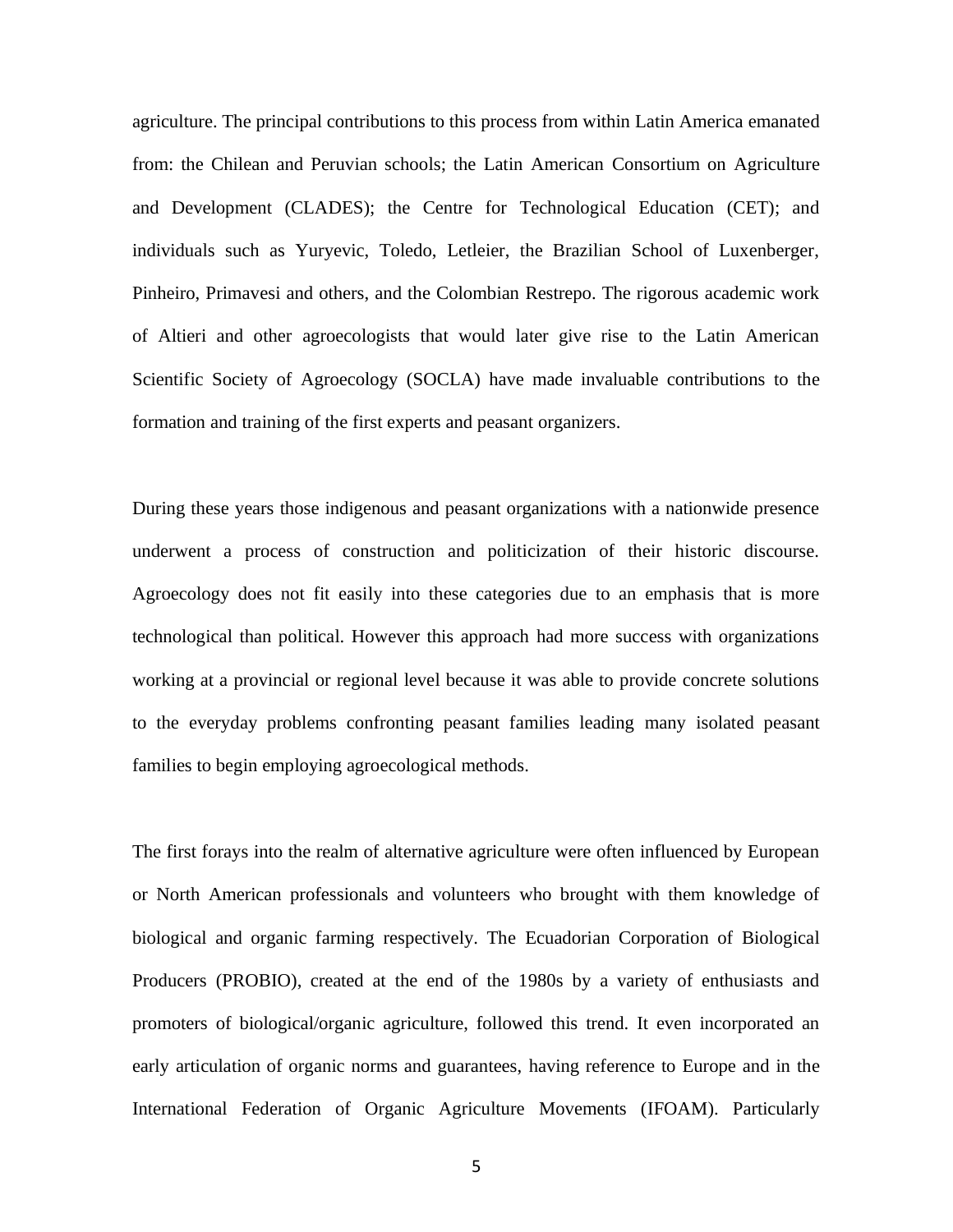recognized at this time was the work of Pacho Gangotena and his family, who established the Chaupi Molino ranch in the outskirts of Quito. The Brethen Foundation, and later Swissaid, initiated the first projects with an alternative orientation. Similar situations arose in the south of the country, in Azuay province, where programs and projects run by NGOs awakened a keen interest in these methods. In the Central Sierra the Popular Radiophonic Schools (ERPE), with the help of international volunteers, began training sessions and established the influential San Antonio demonstration farm. This holding on the outskirts of Riobamba served for many years as a center for demonstration, production and research for the development of organic agriculture in the highland region. With a wide diversity of local horticultural, fruit and tuber varieties, the farm permitted experiments with techniques for organic management of soils, pests and illnesses.

The indigenous uprising of 1990 began with the occupation of Santo Domingo Church in the capital city Quito on May 28<sup>th</sup>. According to newspaper reports, a group of between 800 and 2,000 persons took over the church in a peaceful manner. Furthermore, it was reported that the action was organized by the Popular Coordinator, an umbrella body under which were grouped indigenous movements the Confederation of Indigenous Nationalities of Ecuador (CONAIE) and the Confederation of Peoples of Kichwa Nationality (ECUARUNARI),, the Ecumenical Commission for Human Rights, and other civil society organizations. The occupation of Santo Domingo had a symbolic importance, as the church was historically associated with white/*mestizo* community. It was the first time that this sector had witnessed indigenous people take control of a building considered hitherto an exclusively *mestizo* space. The occupation lasted for ten days before the government of President Borja agreed to talk to CONAIE, and even then only after protesters had declared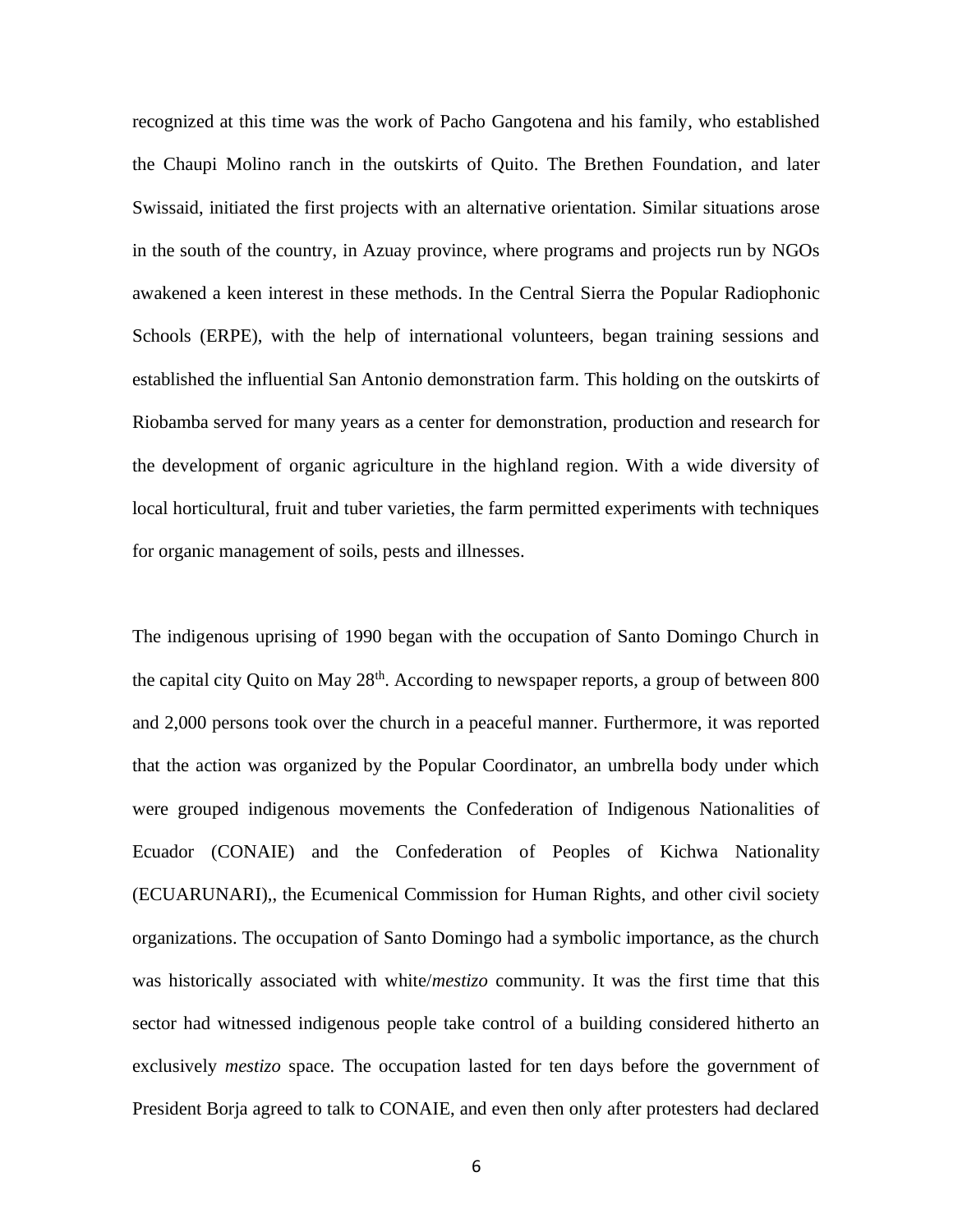a hunger strike. The main concerns of the organizations involved related to land conflicts. By accepting the sixteen points presented by CONAIE, the state opened a new phase of dialogue and negotiation with indigenous peoples. This entirely new dynamic between indigenous actors and the state opened up new political possibilities for developing alternative models including agroecology.

#### **2.2 Phase Two (1990-1996): The Evolution of the Agroecology Paradigm**

The 1990s witnessed a series of historic achievements that allowed agroecology to evolve by incorporating social and political dimensions. The beginning of the decade saw huge indigenous mobilizations marking 500 years of resistance, which were led by CONAIE and included numerous groups of workers, teachers and other civil society organizations. These actions were supported by human rights groups and sectors of the Catholic Church inspired by Liberation Theology, who distanced themselves from a church hierarchy opposed to the indigenous movement. These mobilisations marked the beginning of a new phase of ideological and political contention in Ecuador, as elsewhere in the Americas. In 1992 the Rio de Janeiro Summit initiated a debate around sustainable development, a concept that was rapidly co-opted by corporations and a capitalist system seeking to put a "green and human face" on the globalization of markets.

At that time many had begun to question the results of the development processes of the preceding decades. Simultaneously, the problems caused by the Green Revolution were giving rise to increasing criticism. These tensions helped to formulate alternative thinking regarding the focus and practice of rural development. The institutions and organizations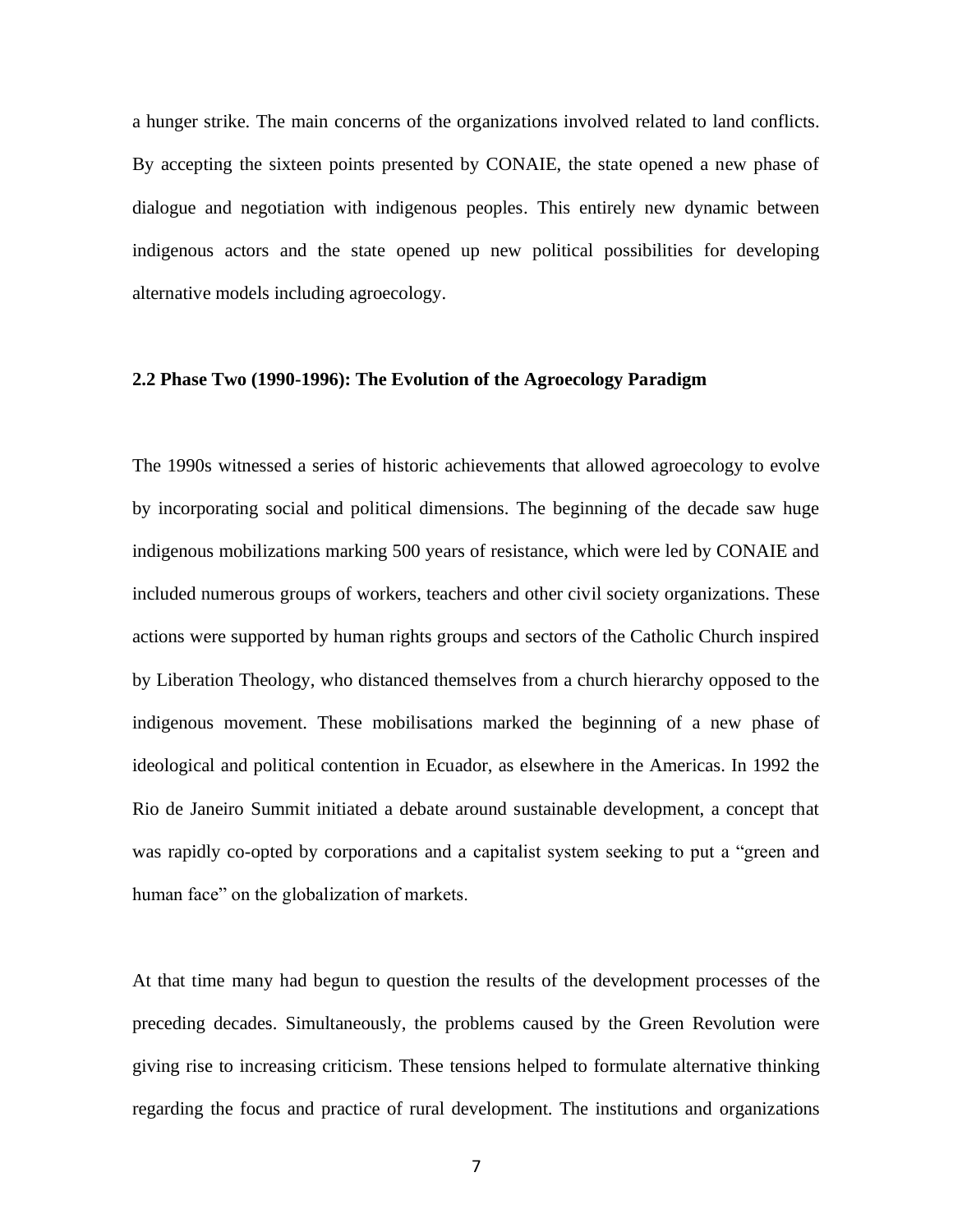that drove the promotion of agroecology became aware of the need for articulation at a national level. This realization led to the formation in 1990 of the office of Ecuadorian Agroecology Coordinator (CEA). While strictly speaking CEA was a network of NGO's, the forms of resistance pioneered by peasant and indigenous movements were a consistent and powerful influence on its approach (Peralbo 2004).

The Latin American Agroecology Movement (MAELA), founded in 1993, succeeded in articulating efforts at regional integration, advancing debates and putting agroecological principles into practice. Beyond its technological content, agroecology presents a different way of looking at and interacting with the world. It presupposes a questioning of development models and a greater impact on public policy than the mere promotion of the modernizing logic of agriculture, with its heavy focus on integration into the global market.

#### **2.2.1. Via Campesina and the Dialogue between Agroecology and Food Sovereignty**

The years 1995 to 1996 saw the commencement of a phase in which agroecology was linked to peasant models of development in a way that superseded mere technological support. This process coincided with efforts at articulation between the main peasant organizations at a global level. This in turn gave rise to Via Campesina International (LVC), which in 1996 outlined the paradigm of Food Sovereignty. The concept's influences are to be found in the struggles of social movements in Mexico against the North American Free Trade Agreement (NAFTA). The proposals that emerged were swiftly taken on by LVC and presented at the Food Summit in Rome. This international dynamic strongly influenced internal debates within Ecuador's peasant organizations and NGOs,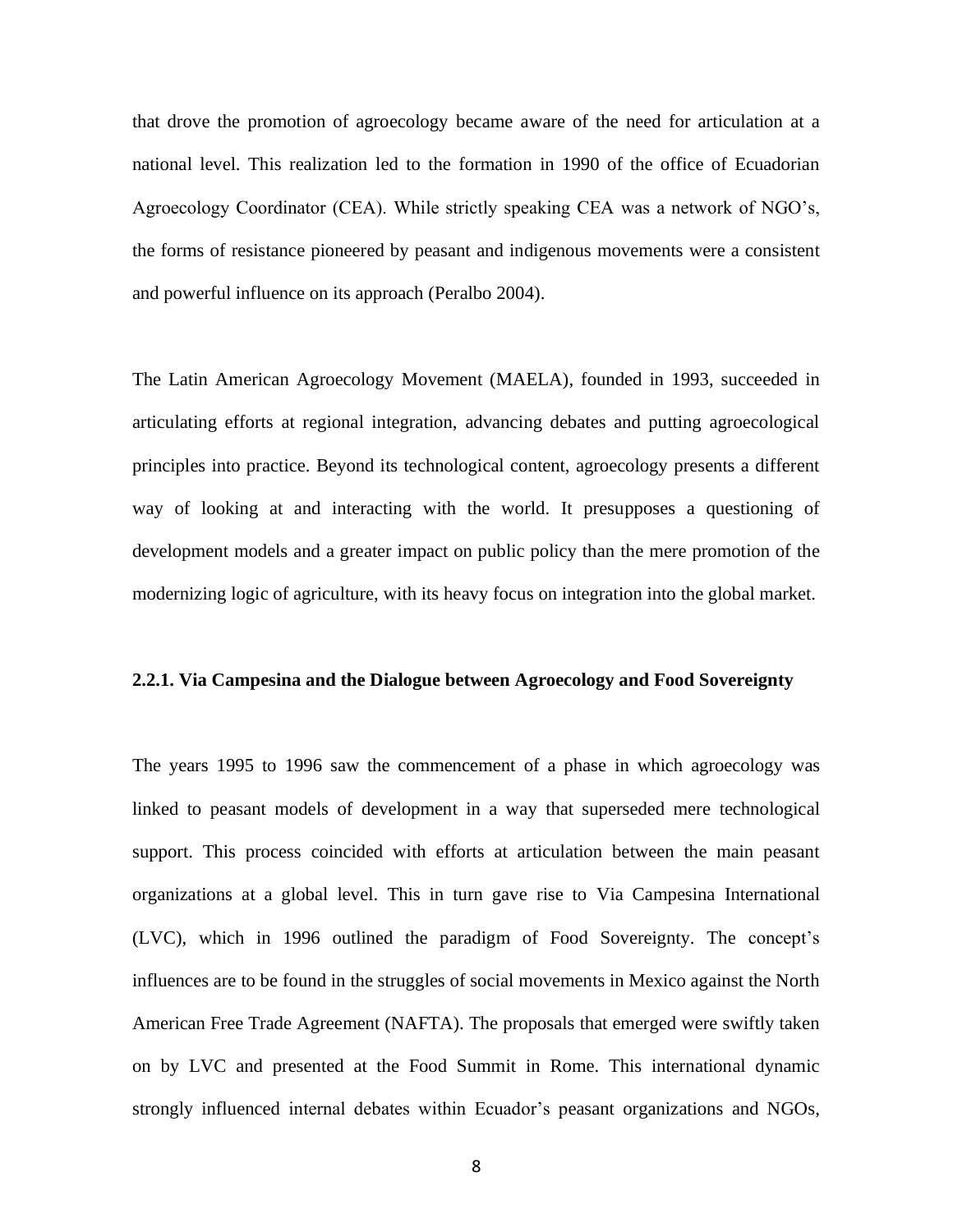helping them to go beyond the limitations of the discourse on sustainable development or other forms of green capitalism.

The concept of Food Sovereignty was shaped significantly by the globalization of agrofood markets and its effects on peasant agriculture. Agroecology, for its part, had a more technological emphasis. The result was that as the two concepts and processes grew closer, matured and found ways to empower and support each other.

## **2.3. Phase Three: The Energizing of the Agroecology Movement and its Multidimensional Perspective on Food Sovereignty (1996-2006)**

It was during this period that the proposal advanced by agroecology broadened, was more widely disseminated, and acquired a more comprehensive, multi-dimensional focus. Important training programs for peasants, technicians and agroecological promoters were consolidated; the academic sector was more enthusiastically embraced; and gradually NGO-led initiatives linked to the original incarnation were overtaken. Instead agroecology became a central demand and daily practice of peasant and indigenous organizations, one that originated from their own thinking and adopted as a form of peasant resistance. For example, ECUARUNARI and CONAIE forcefully reclaimed traditional production, while the National Confederation of Peasant, Indigenous and Afro-Ecuadorian Organizations (FENOCIN) began to talk repeatedly about re-energizing ancestral agriculture. In Ecuador's coastal region, the Federation of Agricultural Centers and Peasant Organizations of the Littoral (FECAOL) was established as a forceful response to the landowning class,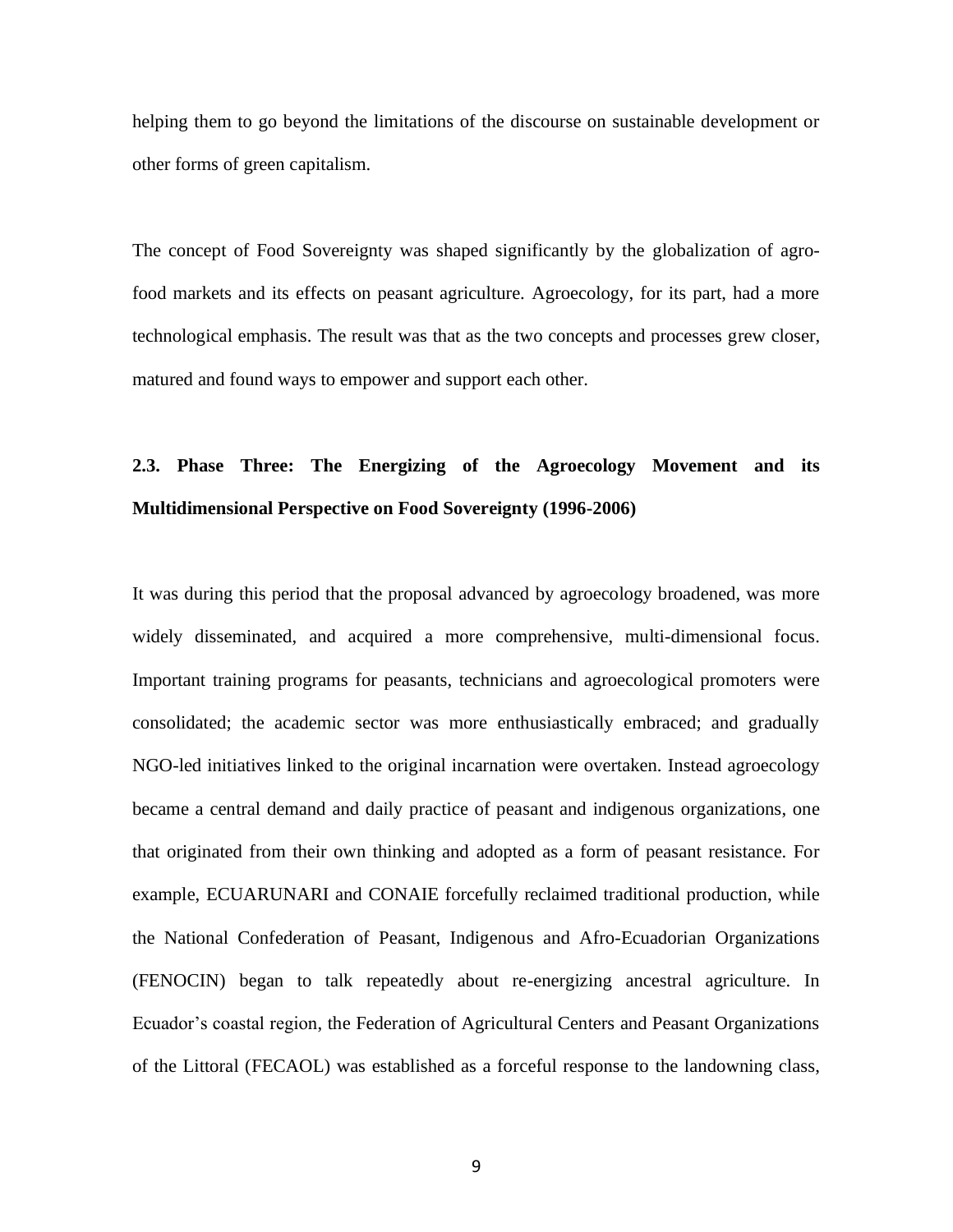one which would subsequently give rise to the development of alternative agriculture and the protection of diversified '*montubio*' farms.

The dialogue between Food Sovereignty and Agroecology moved to another level when sovereignty was understood as the right of peoples to control their agro-food systems. In other words, the concept centered on the capacity to decide 'what, how and when' to produce and eat. Agroecology offers a practical response to this challenge and a means to fulfill its promise, as outlined by Fernando Larrea:

Industrial agriculture of big capital displaces through expansion peasant agriculture (such as banana plantations or palm oil cultivation in the coastal region) or it integrates it by subordinating the workforce (as with the flower-growing industry in the mountain region). In this context agroecology may offer the only form of peasant resistance because it interferes with the logic of capital domination. Thus a diversified agroecological holding does not transfer the value of peasant labor (by subordination) but rather integrates it in an autonomous fashion. Nor does it transfer the value of the agricultural produce (via unremunerated market demand) but instead achieves a self-sufficiency of food needs and services the alternative market. Finally, it breaks the technological dependency by renouncing the packages of the Green Revolution. Instead it gives rise to a different form of development for peasant agriculture<sup>1</sup>.

Another important development during this period was growth in markets, which gave viability to agroecological peasant production in short commercialization periods. This

<sup>1</sup> Personal communication with Fernando Larrea, former Director of Heifer Ecuador Foundation, 2015.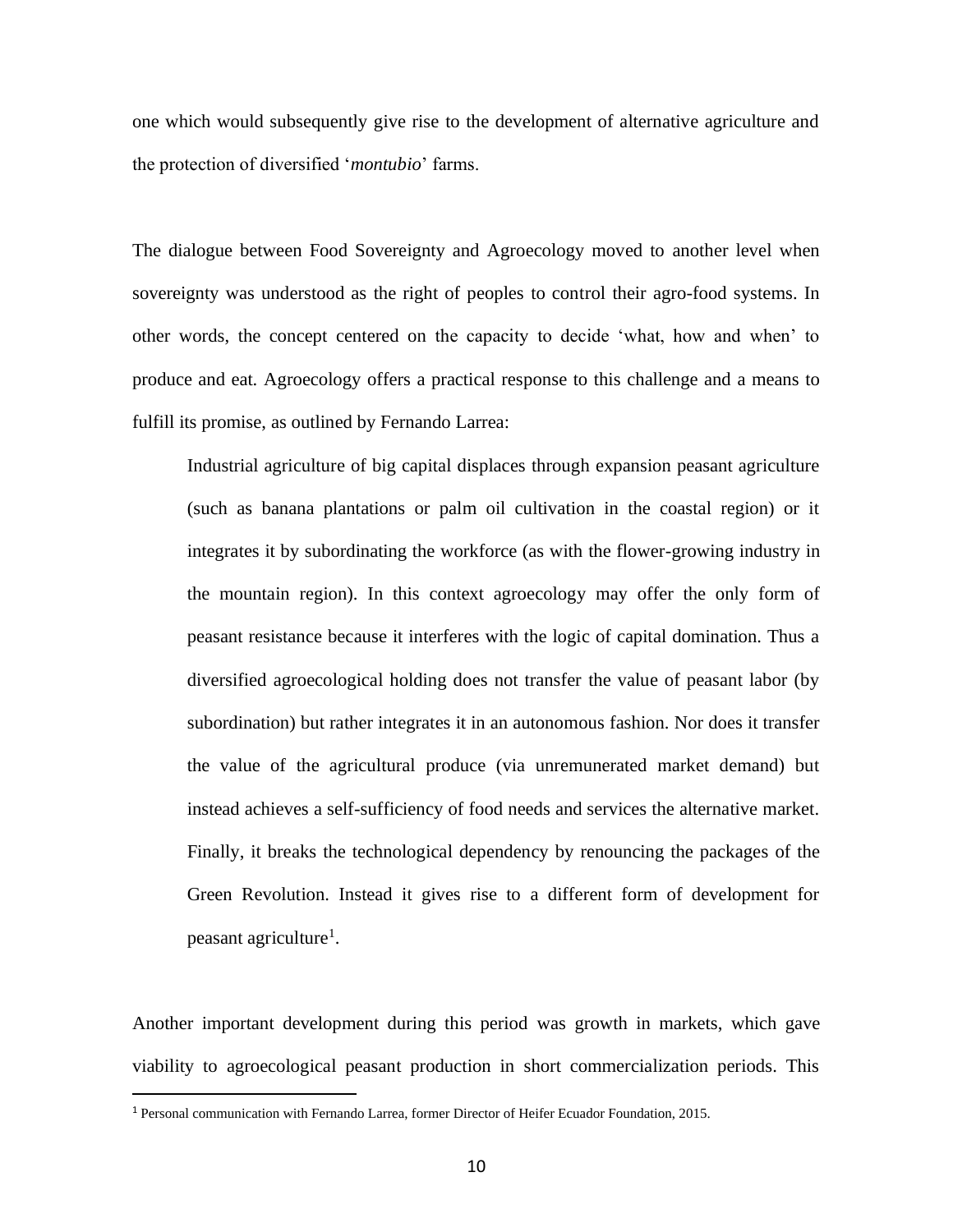phenomenon helped to consolidate numerous contacts and agroecology networks in various parts of the country, in turn giving more visibility to the work carried out over preceding decades (Heifer 2005).

Another aspect which was strengthened was the level of regional exchange. Within Latin America the influence of Brazil is powerful, and in particular that of the Landless Workers Movement (MST). The MST consciously adopted agroecology as both policy and practice having experienced the notable failure of conventional agriculture in the settlements formed by agrarian reform. This belief duly spread to all of the peasant movements on the continent.

At the first National Agroecology Summit in Quito in 2006, organized by CEA, many of these points were discussed, and a new phase in the history of Ecuadorian agroecology began in which new actors and forms of articulation appeared, along with a new energy.

#### **2.4 Phase Four (2006-2016): Political Implications and Expansion**

In the first decade of the new century Ecuador experienced a complex political and social conjuncture<sup>2</sup> . The political landscape altered radically when a combination of social movements and progressive political actors managed to channel this contestation into a national Constituent Assembly to write a new constitution (Silva 2009). The Constitution of

<sup>&</sup>lt;sup>2</sup> We refer to the series indigenous uprisings and popular mobilisations that between 1995 and 2002 brought about the ouster of three governments, and which succeeded in halting the progress of the Free Trade Area of the Americas (FTAA), the bilateral Free Trade Agreement (FTA) with the US, and the imposition of neoliberal policies (Silva, 2009).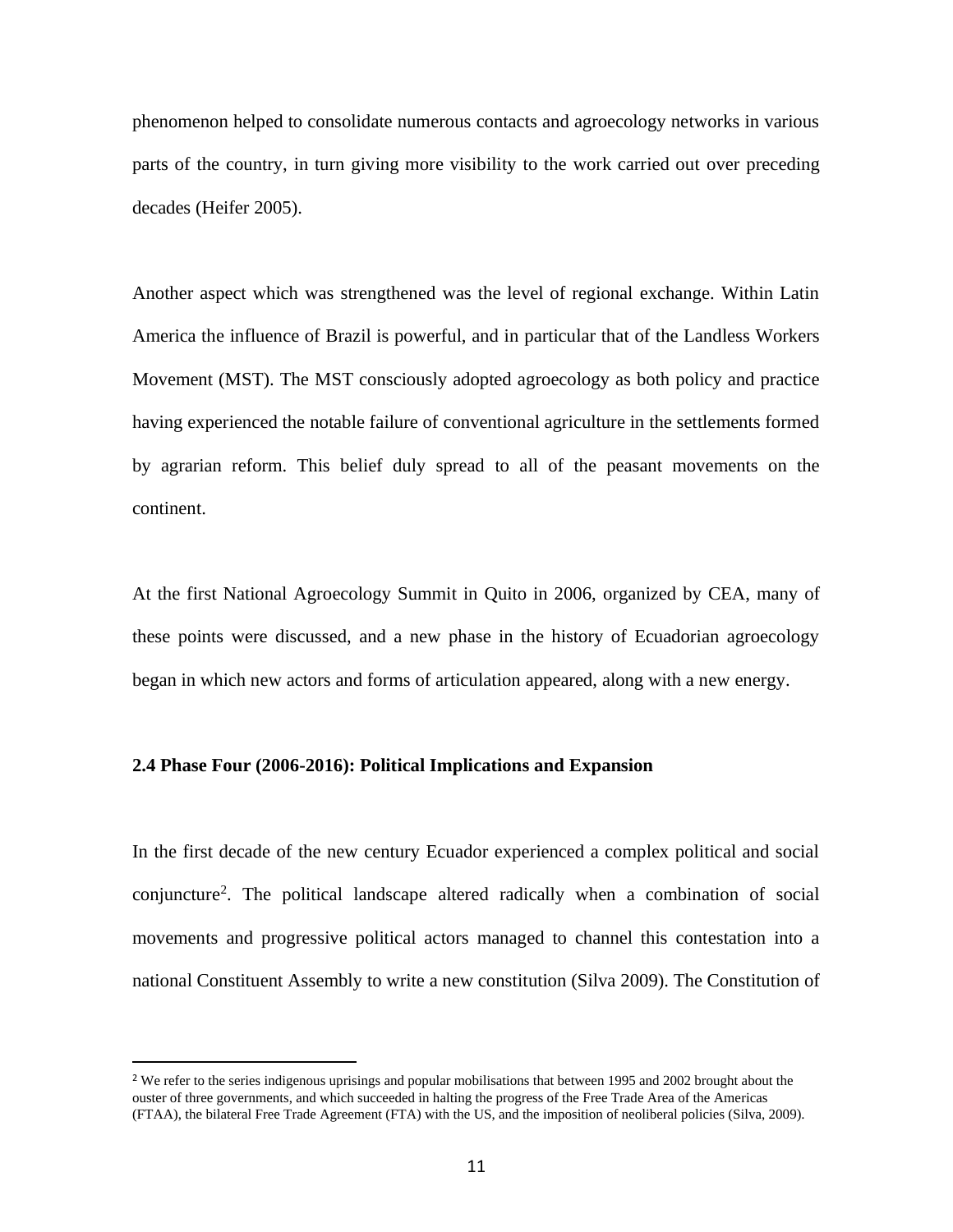2008 brought together many historic demands (Becker 2011), and created a new social, economic and political pact which has yet to fully mature.

Unsurprisingly the different peasant organizations, networks and institutions that had been established around agroecology were actively involved in this period of acute debate and definition of the direction of public policy (Heifer, 2014). As Giunta notes, the enthusiasm for participation shown by these long-excluded actors "suggested the peasants' willingness to prove that they were key productive and political subjects able to rethink a different society" (Giunta 2014: 1213).

The discourse of agroecology places a new emphasis on questioning the notion of progress and the supposed neutrality of science and technology. On the basis that technology is at the heart of capitalism, this discourse contends that it is impossible to consider an autonomous form of peasant development within the framework of the Green Revolution. This model subsumes the ability to decide how or what to produce to the logic of market forces, which by their nature cannot be controlled. This model of development therefore omits the field of peasant and community agriculture, and obstructs the realization of food sovereignty. It is in this context that agroecology takes on strategic importance, as it implies a path of liberation which leads toward true development and supports the realization of Sumak Kawsay, the Quichua concept of good living<sup>3</sup>.

<sup>&</sup>lt;sup>3</sup> This Quichua word meaning 'good living' is the political philosophy that underpins the new Ecuadorian constitution (Becker, 2011: 50).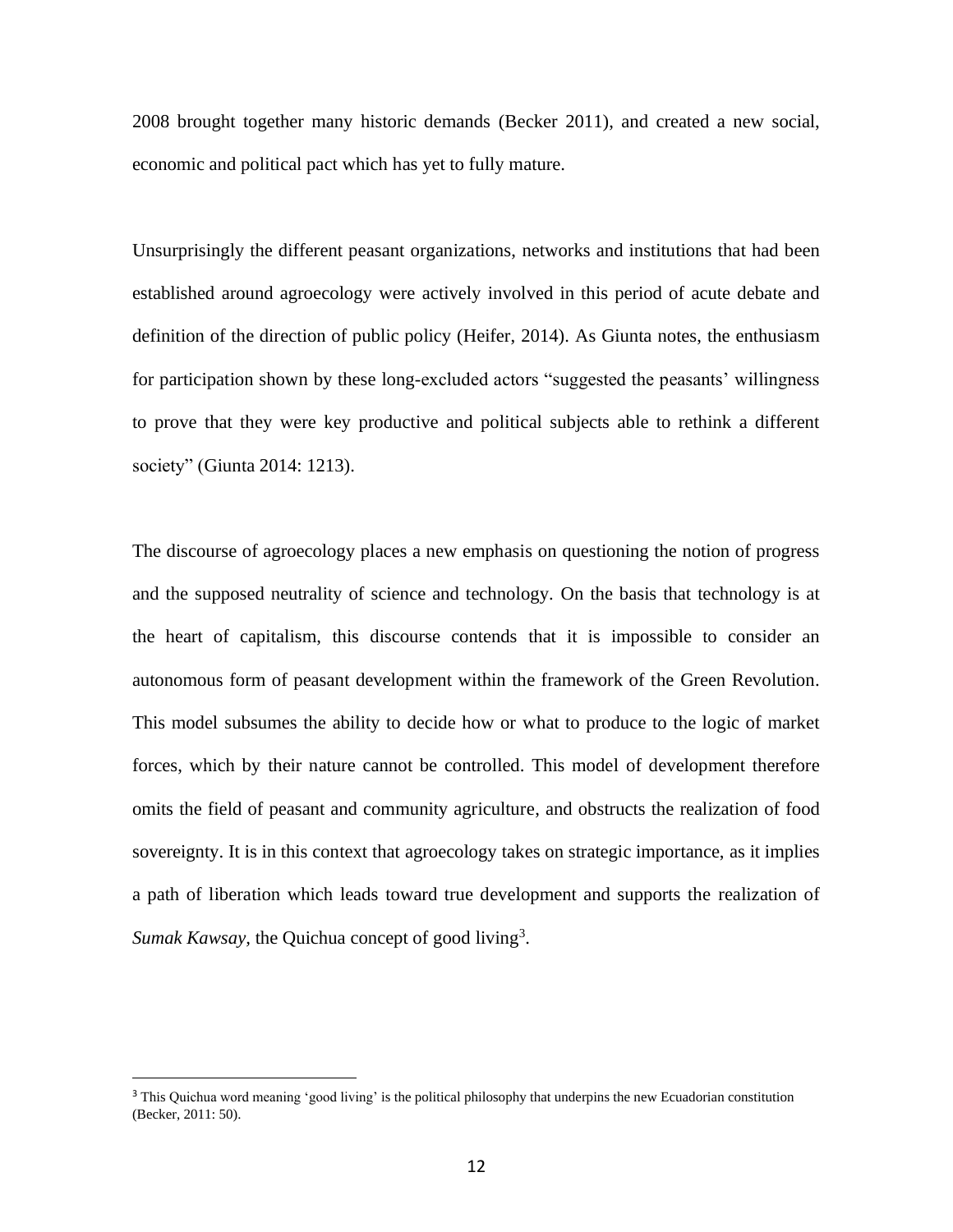It was within this framework of *Sumak Kawsay* that the Agroecological Collective of Ecuador was formed in 2007<sup>4</sup>. This group renewed efforts to articulate between the diverse social actors involved in agroecology, but with a different approach. The Collective focused on networks and activism, and activities included expansion and permanent awarenessraising campaigns. These methods were effective in energizing the agroecology movement, integrating new actors, and reaching into new territories<sup>5</sup>. As Vallejo notes, the Collective "has allowed for the stimulus of campaigns that along with promoting agroecology have drawn attention to the close links between organizations and consumer networks, which has increasingly led to a more political connection between city and countryside" (Vallejo  $2015)^6$ .

This collective effort added a political aspect to agroecology, particularly when it was integrated into the work of the peasant and indigenous movements that were involved in the construction of the constitutional article and subsequently the Organic Law of the Food Sovereignty Regime (LORSA).

On the other hand, agroecology in Ecuador has assumed as its principal struggle the resistance to the entry into the country of genetically modified organisms (GMOs). The threat posed by GMOs to agrobiodiversity, native seeds and food sovereignty has crucially led to the unifying all the relevant actors in the country. Peasant organizations, the

<sup>&</sup>lt;sup>4</sup> Founding members 2007: UTOPIA and the Sea, Land and Basket Network (MTC); Guardians of the Seeds Network (RGS); the Association of Biological Producers of Ecuador (PROBIO); Agroecology Coordinator of Ecuador (CEA). Sponsored by Heifer Ecuador, VECO (Cooperation Belgium) and Global Neighbors (now Ekorural). In fact dozens of peasant organizations, consumers, academic institutions and organized groups were behind this collective effort.

<sup>&</sup>lt;sup>5</sup> The first campaign "Eat Healthy, Safe and Sovereign" gained recognition around the country, and its public image "La Pacha," became an emblem of both Food Sovereignty and Agroecology.

<sup>6</sup> Fernanda Vallejo, Heifer Ecuador, permanent director of the agroecology and food sovereignty movements; personal interview 2015.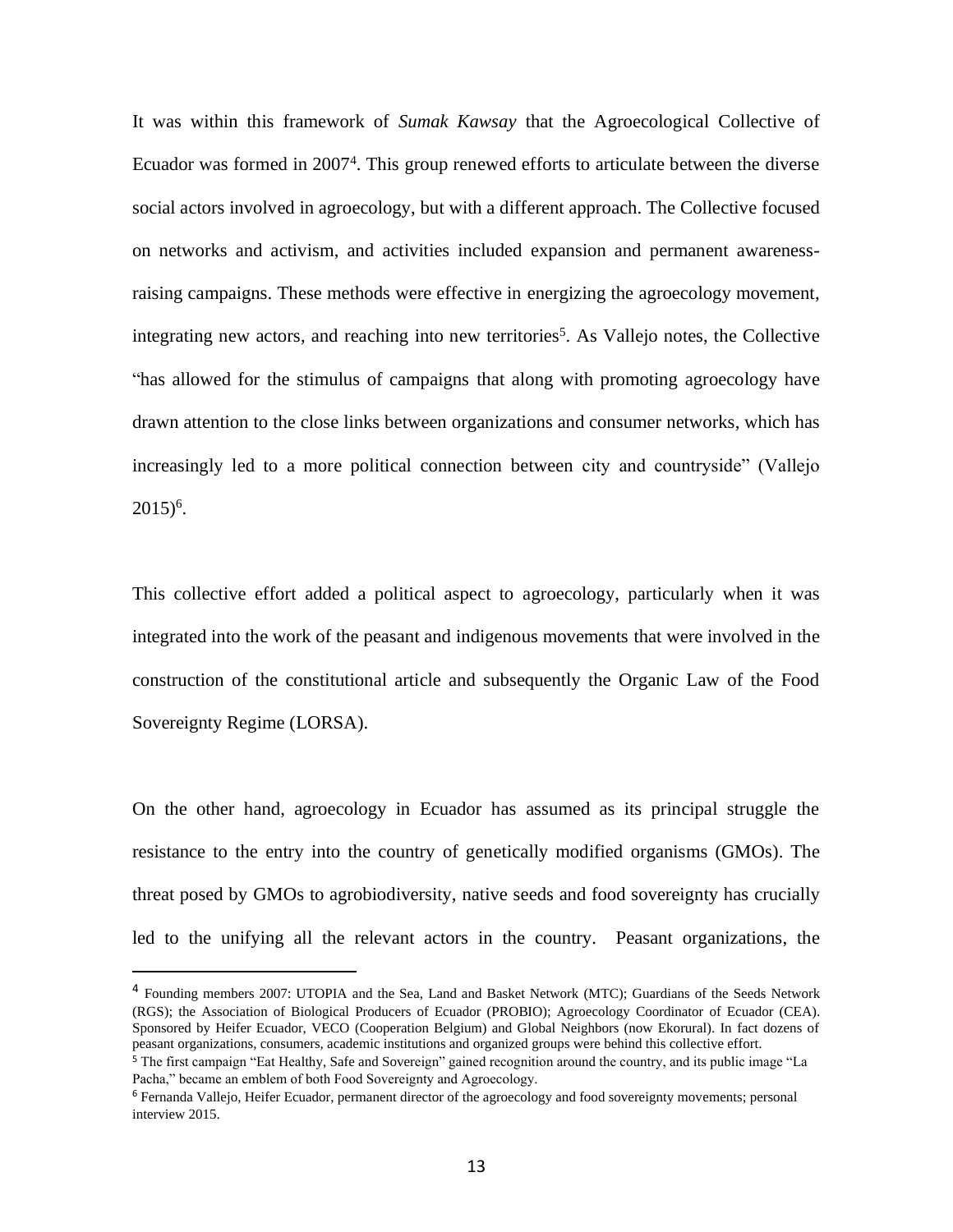National Commission of Consumers for Food Sovereignty, and the Agroecological Collective of Ecuador have combined to lead the resistance to GM crops. Also of note is the work of *Ecology Action* (AE) and the Network for a Transgenic-Free Latin America (RALLT). These organizations have carried out important actions against GM products in Ecuador, including forums, debates, media appearances, research projects, and marches.

One of the most important activities in this context has been a national program for monitoring crops and seeds destined for human consumption, in order to detect the possible illegal introduction of GMO's. The results of this program are presented below in Table 2.

#### **3. THE SOCIAL ACTORS OF AGROECOLOGY**

Agroecology is no longer an unknown alternative in Ecuador. Its principles and strategies are now discussed by actors at all levels of society, including academics, scientists, peasants, public and private workers, governmental and international institutions – each with its own approach and motivation for promoting agroecology. That these discussions are taking place within institutions that range from the highest political levels to grassroots peasant organizations is of crucial importance for the creation of new concepts and the consolidation of a common proposal with broad participation.

The government's adoption of so-called 'Socialism of the Twenty-First Century' as its guiding philosophy began progressively in seeking to establish a new political system (Becker 2013). However in spite of early popular approval, particularly by peasant organizations, this paradigm has failed to incorporate into its agenda the creation of a new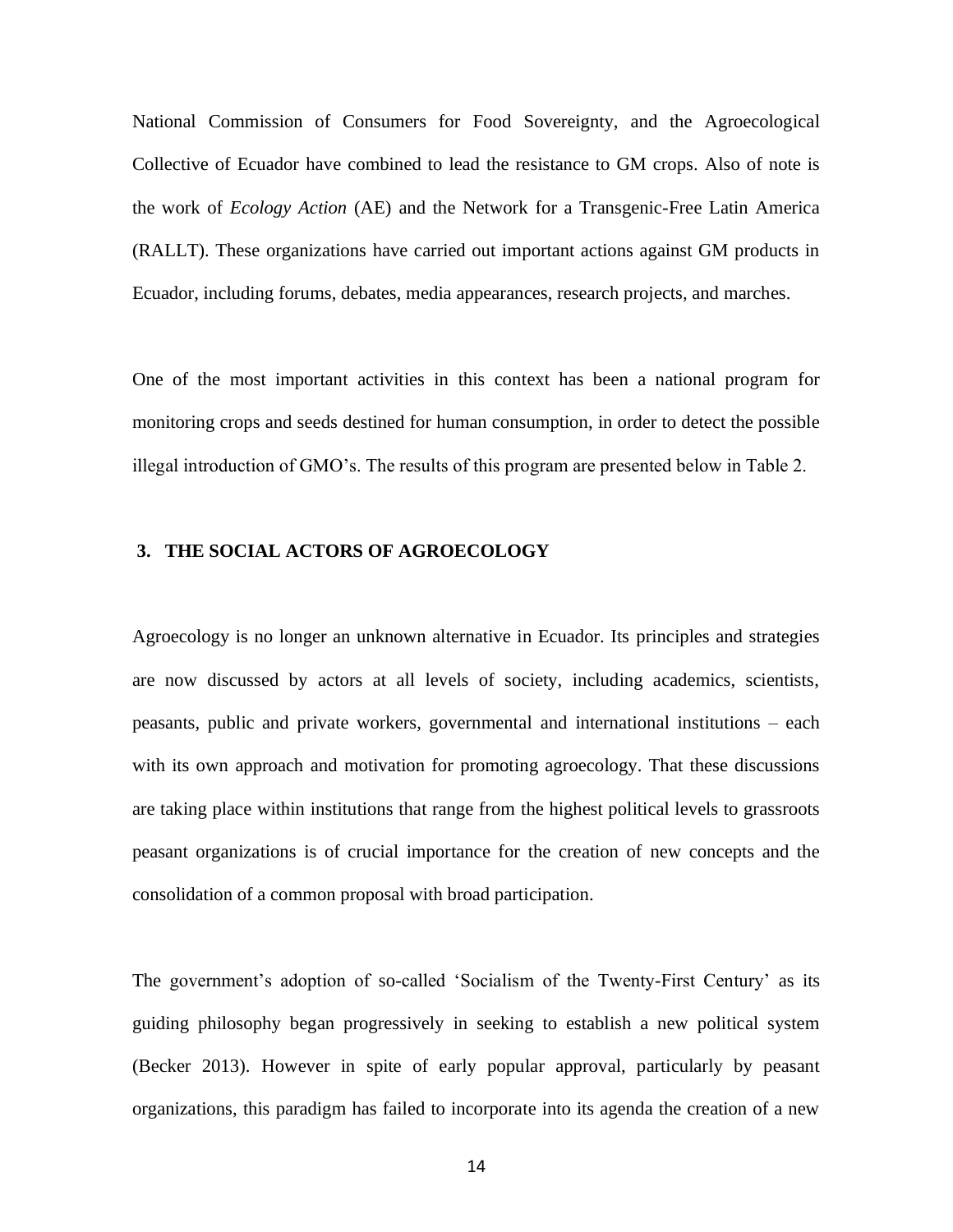food system in any significant way (McKay et al. 2014; Clark 2016) Rather than permitting the independence, liberty and control of peasants over their productive systems, it has promoted the strengthening of conventional agriculture and agro-exportation by means of state support and subsidies on agro-toxins, with the aim of creating a new productive matrix (Colectivo Agroecológico 2013).

In this context the role played by peasant organizations across the country is highly significant. In spite of their economic and political limitations, these actors have continued their efforts to forge a new agrarian model. In this context, agroecology serves as the symbol of the struggle to develop a new agro-food system that can generate new relations between urban and rural sectors, and in turn reinforce food sovereignty. One of the most important contemporary milestones at a national level was the establishment of the National Agroecology School. The school, which recently completed its third enrolment, has managed to bring to the table almost all of the peasant organizations in the country.

In addition, other spaces for debate, training and promotion of agroecology have been organized. Prominent among these has been the Agroecology Workshops put together by the Agroecological Collective of Ecuador and SOCLA Ecuador. Three such sessions have taken place in the past four years, leading to a concerted effort at articulation that saw over thirty public forums and huge seminars draw over 6,000 participants in eleven locations throughout the country. Furthermore, the National Day for Food Sovereignty and Agroecology – jointly organized by FECAOL, the Collective and other social organizations – has been held for the past five years. The event has seen over 8,000 participants, mainly peasants, march in Guayaquil to celebrate and draw attention to agroecology. Also of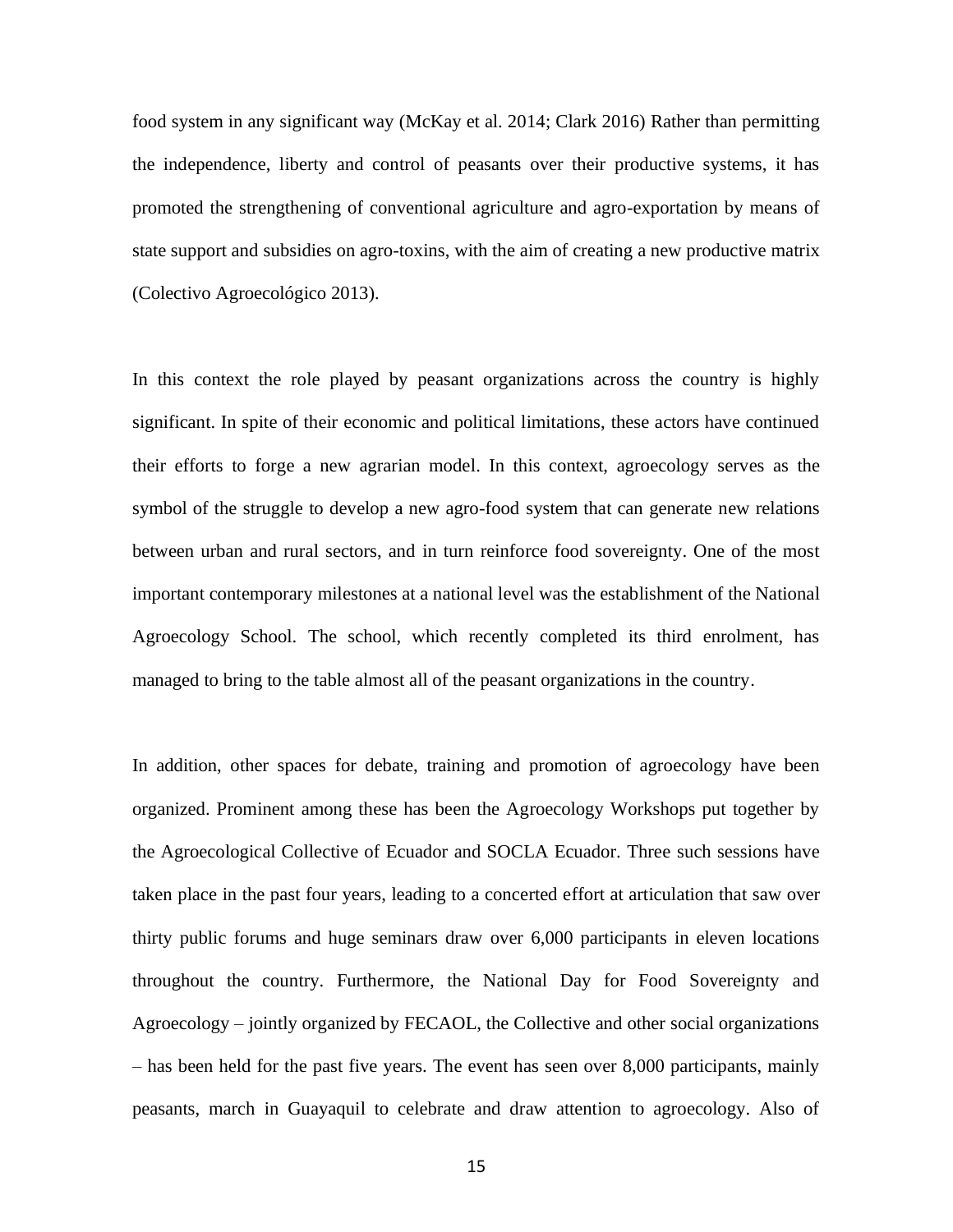significance is the recent creation by CEA of the National Agroecolgy Commission, which has opened up important spaces for reflection and articulation. Table 3 below contains details of a selection of peasant organizations working on agroecology at provincial and regional levels. While there are many organizations not named here, it provides an indication of the breadth, variety and significance of the agroecology movement in Ecuador.

#### **3.1.Visions of Agroecology**

It is commonly acknowledged that the agroecolgy as a model varies significantly between different actors. According to Giraldo and Rosset (2016), these variations take two main forms: one comprised of official government institutions, international agencies and private companies; the other of different social movements that defend agroecology as the only viable option for the radical transformation of the prevailing agrofood system. In Ecuador it is possible to identify at least four distinct visions of agroecology, each one associated with a particular group of actors. These different visions are not fixed, and this flexibility gives an important dynamic dimension to agroecological activity.

First of all, there is the 'technical-academic' vision promoted by several NGO's and academic bodies. This vision reduces agroecology to a series of practices and techniques designed to create a cleaner, more responsible and sustainable agriculture. The second vision can be described as 'demagogic-governmental'. This approach attempts to co-opt agroecology to particularistic interests in local or central government. Next is the 'agroexportation' vision, the objective of which is to achieve clean production for the global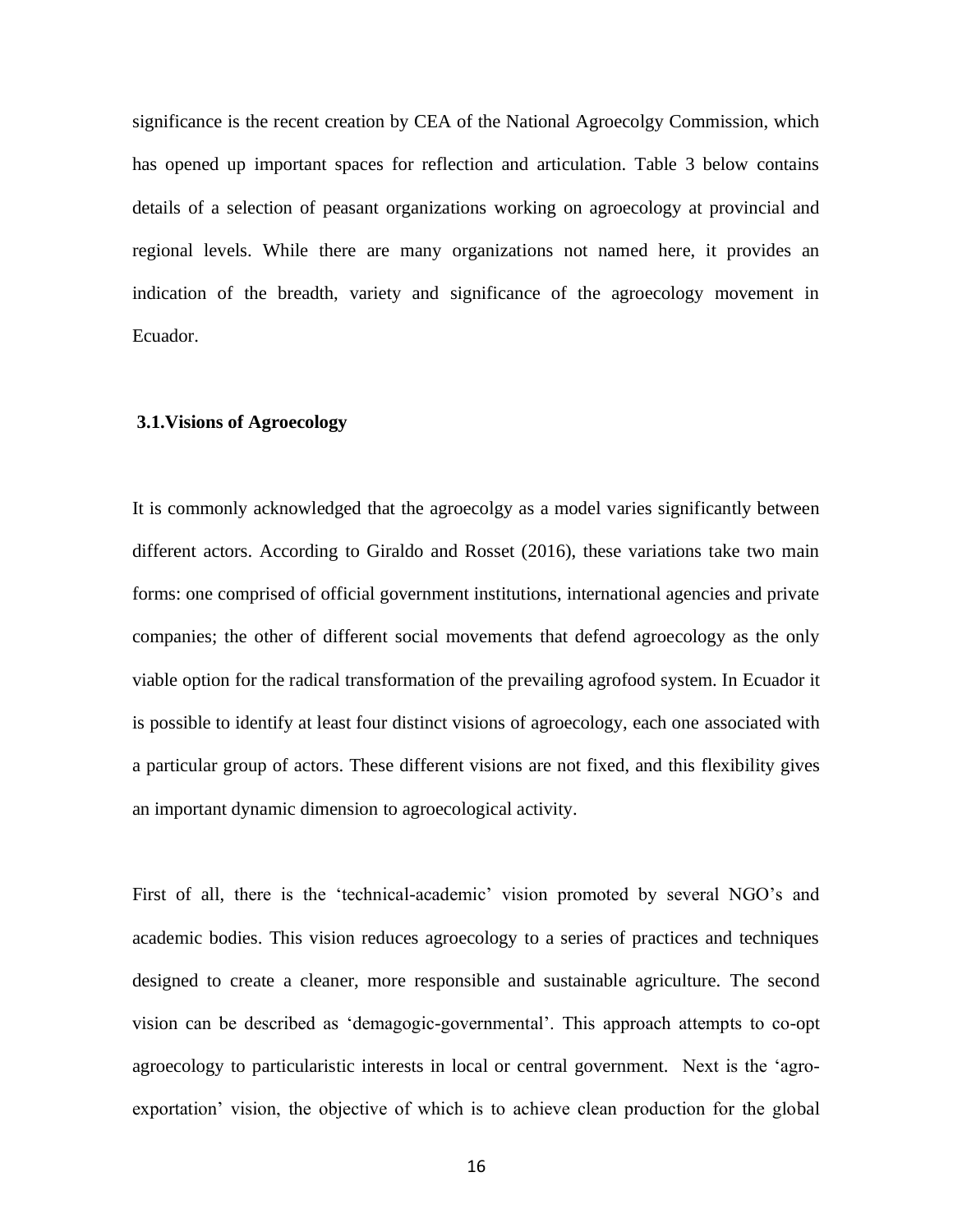market, and is promoted by the agri-business sector. Lastly is the peasant vision of agroecology, which is rooted in food sovereignty as a means to improve peasant economies, personal health, the sustainability of resources, and the independence of production and commercialization.

#### **4. THE COMMERCIALIZATION OF AGROECOLOGY**

The commercialization of agroecological produce directly from peasant to consumer has extended to all parts of the country due to its inherent requirement to sell at fair prices. In this way agroecology contains a criticism of processes such as organic certification, private certification bodies, and the 'elitization' of healthy produce, all of which serve to create differentiation between markets for the rich and for the poor. Nevertheless there is also an increasing desire on the part of the private sector to control agroecological production due to the growth in public acceptance. A further factor is the wide diversity of agroecological products which, for the time being, remain in the hands of peasants that do not have access to supermarkets, and who instead commercialize their produce via local initiatives such as markets, food baskets, farm shops, among others. Most commercialization takes place at farmers' markets (78%), with the Andean region accounting for the vast majority (82%). These markets are particularly suited to small producers with little land wishing to sell their produce (Heifer Ecuador, 2014).

These commercialization systems are guaranteed by the Participative Guarantee System (SPG), based on relationships of trust between producers and consumers. Via the mechanism of SPG, peasant organizations manage to promote and spread agroecology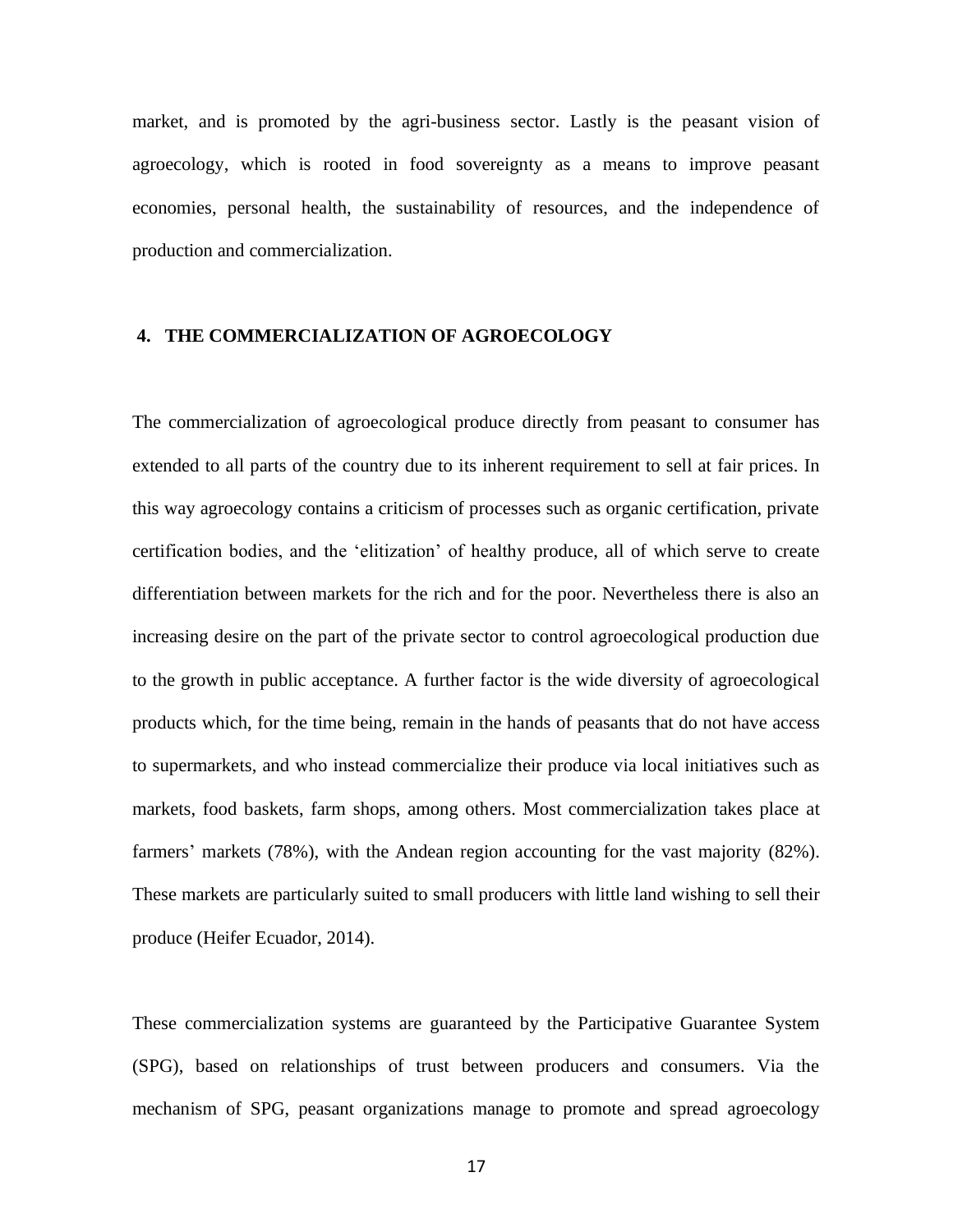throughout the country. Furthermore, the system guarantees the transparency of the cultivation process that agroecological producers undertake on their farms. Table 4 below presents a list of agroecological commercialization initiatives launched in Ecuador.

#### **5. AGROECOLOGY IN HIGHER EDUCATION**

Academia played an important role in facilitating the introduction of agro-toxins into Ecuador. Academic curricula and content were created that responded to the interests of multinational corporations, trained professionals with a limited and simplified vision of agriculture, ignored ancestral peasant knowledge, and abruptly introduced new agrarian paradigms which were presented as the sole valid criteria for farm production. This approach led to a distancing between academia and the rural sector.

In recent times however this has changed. Currently a number of universities in Ecuador are offering educational programs that include agroecological content. Although these elements do not carry the same weight in the curriculum as those dedicated to conventional agriculture, nonetheless they have had positive impacts in academic circles. Table 5 below presents a list of universities that offer agroecological programs and activities.

The inclusion of agroecology in academic curricula is a response to the influence of social organizations, NGO's, students<sup>7</sup>, lecturers and consumers who have adopted the proposal as a viable alternative. This phenomenon has forced academia to reconsider its approach and

<sup>7</sup> This was the case with a group of agronomy students at the Catholic University in Guayaquil called the AGROECOLOCOS who were pushing for the inclusion of agroecology in the academic program.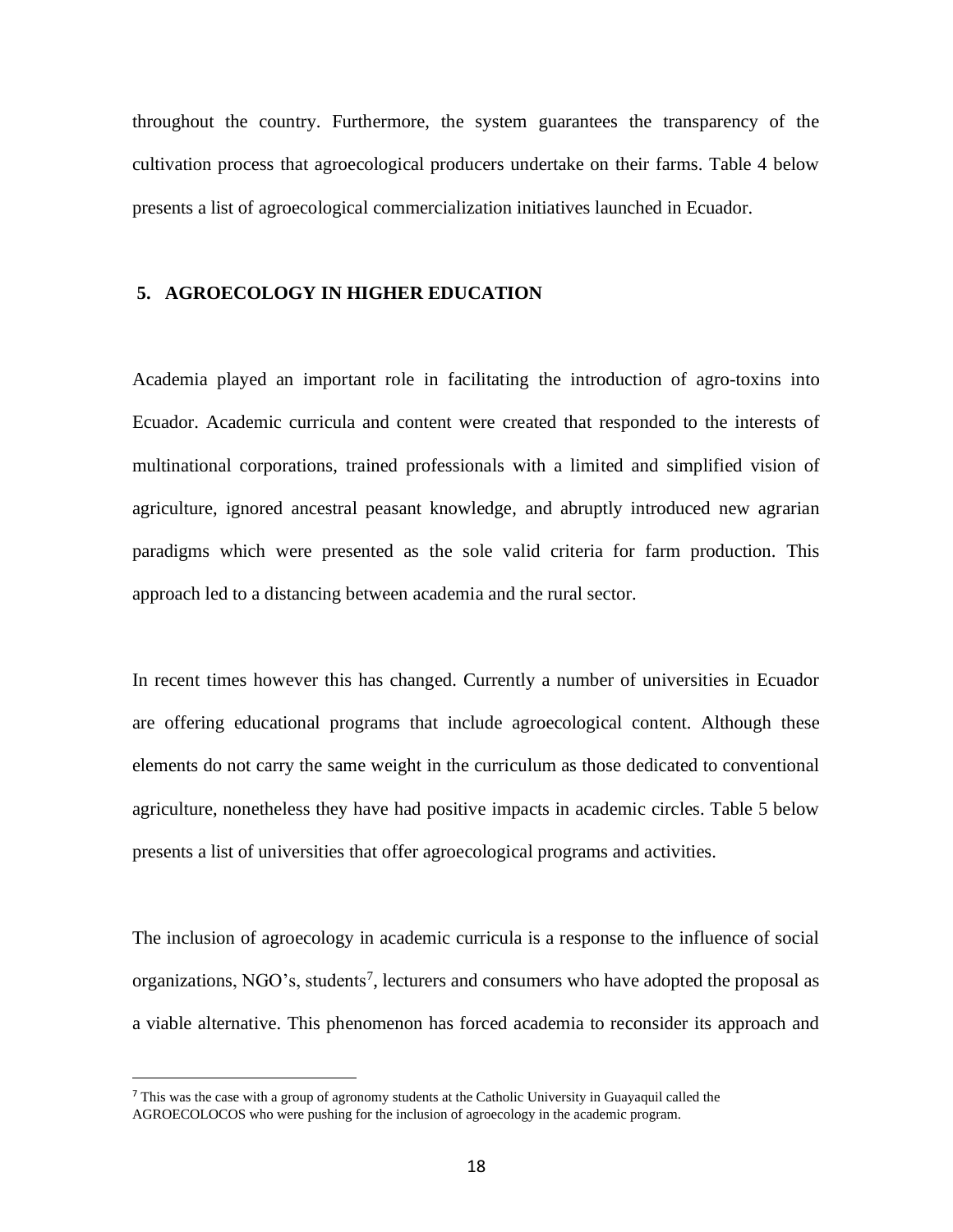pay more respect to the local knowledge of the peasants who manage the country's ecosystems on a daily basis. This approach has in turn given rise to an exchange of knowledge, and created an indispensable source of agricultural research. At the time of writing, agroecology is forming a crucial bridge between academia and peasants, one that remains under construction.

#### **6. LEGAL FRAMEWORK**

Beginning with the adoption of the Constitution in 2008, important legal advances were made in support of Agroecology and Food Sovereignty. These moves were greeted with approval by social movements, particularly peasant and indigenous organizations. The articles of the Constitution which come closest to planning a route toward an agricultural system in harmony with the natural world are:

Article 281: Food sovereignty is a strategic objective and an obligation of the State in order to ensure that persons, communities, peoples and nations achieve selfsufficiency with respect to healthy and culturally appropriate food on a permanent basis.

To this end, the State shall be responsible for: c) bolstering diversification and the introduction of ecological and organic technologies in farm and livestock production... f) promoting the conservation and recovery of agricultural biodiversity and related ancestral wisdom, along with the use, conservation and free exchange of seeds... h) ensuring the development of appropriate scientific research and technological innovation to guarantee food sovereignty... j) strengthening the development of organizations and networks of producers and consumers, along with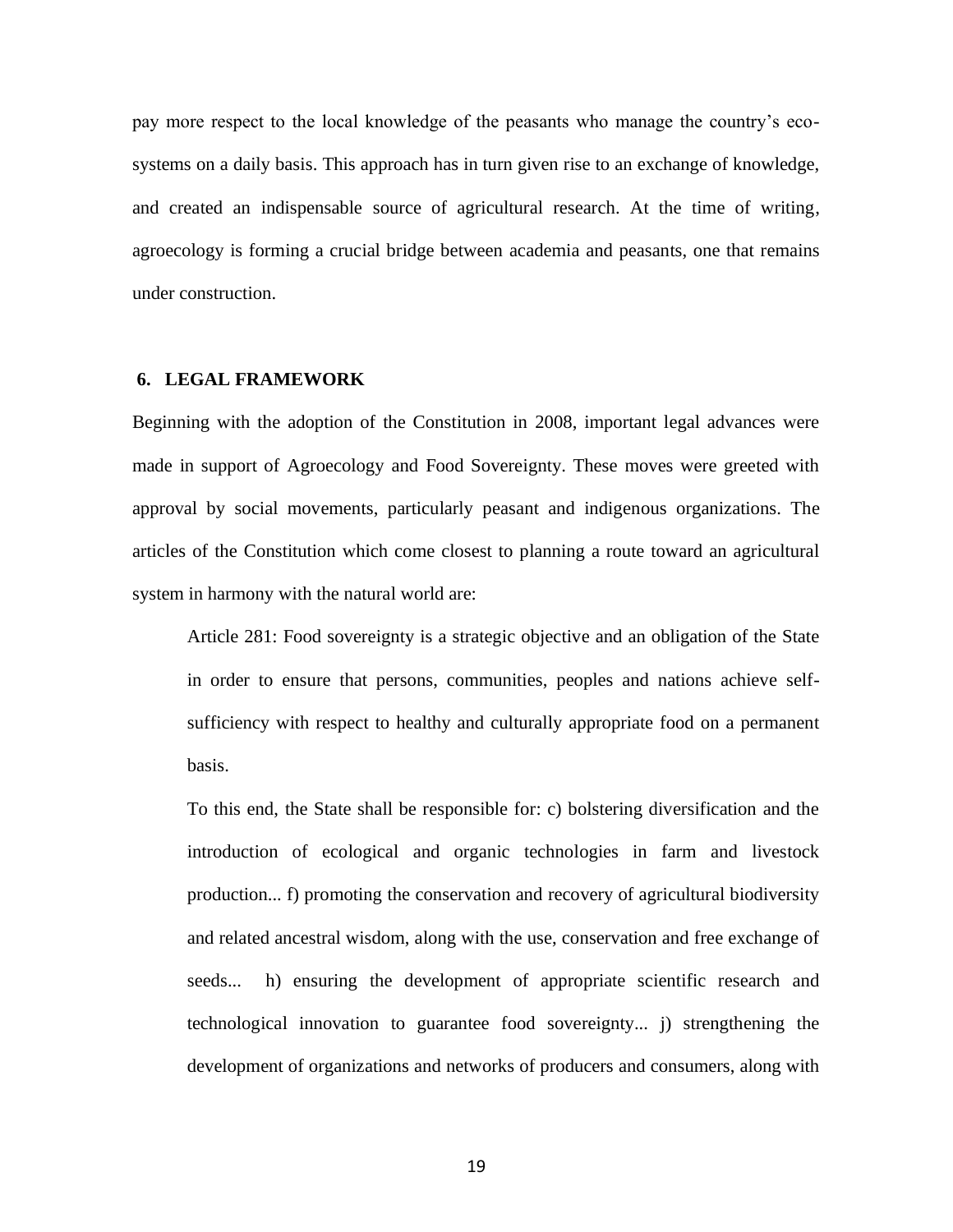those for the marketing and distribution of food stuffs, so as to promote equity between rural and urban spaces.

There are other articles which set out the same thesis, beginning with responsibility for the use of and research into technologies which threaten biodiversity, and particularly the prohibition on the use of transgenic seeds:

Article 401: Ecuador is declared free of transgenic crops and seeds. Exceptionally, only in the interest of the nation as duly substantiated by the President of the Republic and adopted by the National Assembly, can genetically modified seeds and crops be introduced into country.

In accordance with the Constitution, in 2009 (with an amendment in 2010) LORSA was adopted. With regard to agroecology, the law states:

Art. 14: The State shall stimulate agroecological, organic and sustainable production by way of promotion, training programs, special lines of credit, and commercialization mechanisms within both the internal and external markets, among other measures. Public purchasing programs shall give priority to associations of agroecological producers (National Assembly, 2009).

The law further stimulates the production of healthy food as follows:

Art. 27: The State shall, with the purpose of diminishing and eradicating undernutrition and malnutrition, incentivize the consumption of nutritious food preferably of agroecological or organic origin, by way of supports for its commercialization, promotion programs and nutritional education for a healthy diet (National Assembly, 2009).

20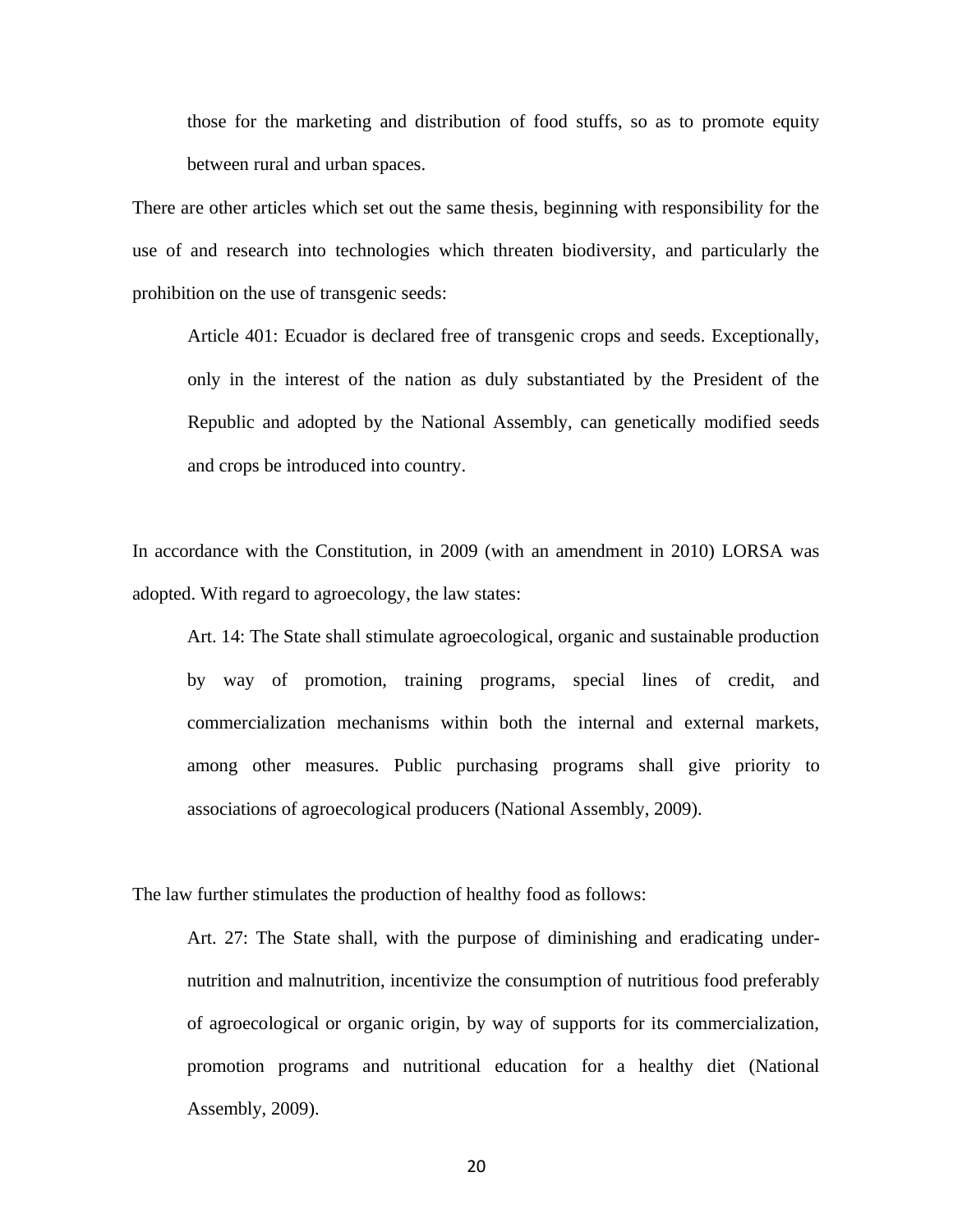In accordance with the terms of LORSA the Plurinational and Intercultural Conference on Food Sovereignty (COPISA) was established as an organism of citizen power, with the purpose of promoting new policies relating to agriculture and food. It was COPISA that wrote the Law of Agrobiodiversity, Seeds and Agroecological Promotion (COPISA, 2009) with the participation of more than 2,500 members of organizations of agroecological producers, consumers and others. The text of the law was delivered in 2012, constituting the first attempt by the agroecology movement at making its voice heard in the National Assembly. At the time of writing the law is still being debated.

## **CONCLUSION: THE HISTORIC CHALLENGE OF THE ECUADORIAN AGROECOLOGY MOVEMENT**

Agroecology in Ecuador has travelled a path over a number of decades that has seen it mature into a serious and powerful proposal for a new agrarian model. Currently the country faces a variety of challenges that can be resolved by reference to agroecology, such as climate change, rural poverty, the need to recover the strength and vitality of agroecosystems, the production of healthy food and the conservation of agrobiodiversity. Agroecology has become the link between the city and countryside in the defense of food.

Agroecology has formed part of the historic demands of indigenous, peasant and *montubio* movements in Ecuador. Over the years these actors have called for a comprehensive agrarian reform, for a just and equitable distribution of productive resources like water and land, for control and sovereignty over their seeds, and for meaningful participation in the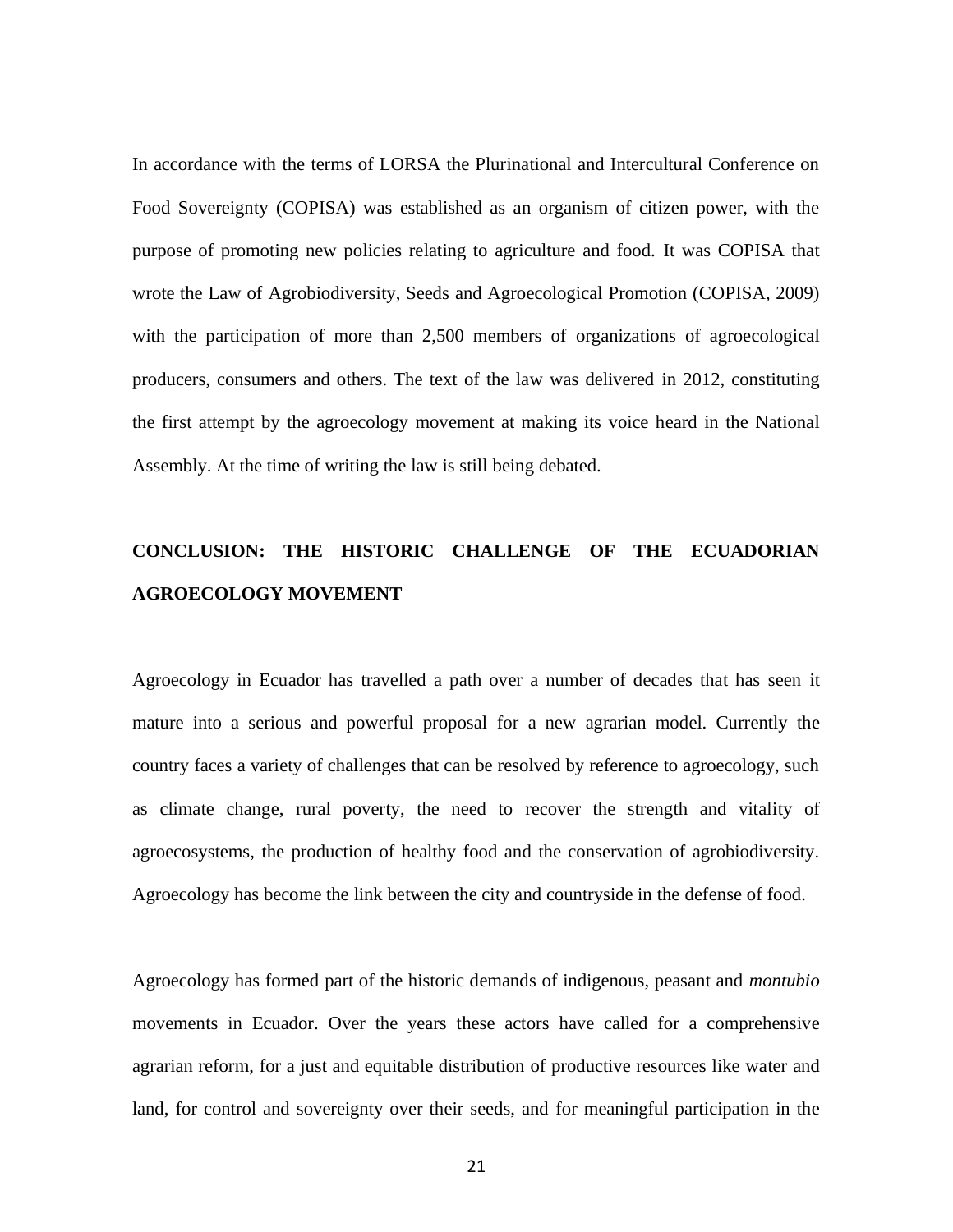making of decisions that affect rural societies. Among the challenges they face are to undo prior norms which limit access to productive resources, to defend the 'GM-free' status of the country, and to achieve synergy between actors with regard to agroecological proposals.

Agroecology emerged as a response to peasant exclusion and desperation, but represents a path to liberation. It makes possible the recovery of control over agro-food systems and achieving food sovereignty by indigenous and peasant communities. Their success or failure will principally depend on the ability of movements to strengthen agroecology regardless of political circumstances or private interests, and to continue to forge alliances with other sectors working toward the same end, including academics, NGO's and consumers.

#### **References**

Altieri, M. 1985. *Agroecología. Bases Científicas de la Agricultura Alternativa*. Valparaíso: CETAL.

Becker, M. 2011. Correa, indigenous movements, and the writing of a new constitution in Ecuador. *Latin American Perspectives* 38(1): 47-62.

Becker, M. 2013. Ecuador's *Buen Vivir* Socialism. In *Latin America's Turbulent Transitions: The Future of Twenty-first Century Socialism*, eds. R. Burbach, M. Fox and F. Fuentes. London and New York: Zed Books.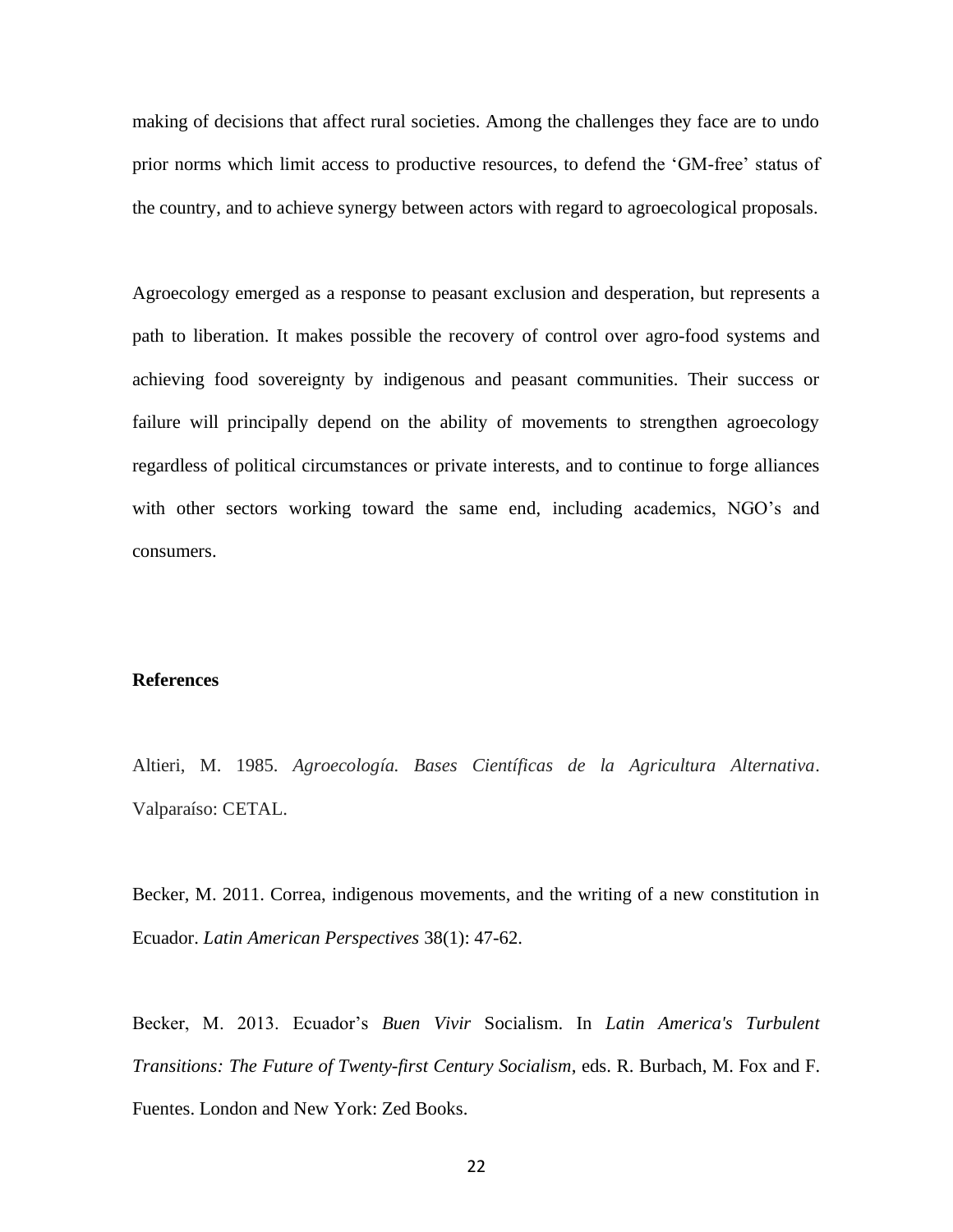Bravo, E. and X. León. 2013. Monitoreo participativo del maíz ecuatoriano para detectar la presencia de proteínas transgénicas. *La Granja* 17(1): 16-24.

Clark, P. 2016. Can the State Foster Food Sovereignty? Insights from the case of Ecuador. *Journal of Agrarian Change* 16(2): 183–205.

Colectivo Agroecológico. 2013. *Memorias de las Asambleas 2012 - 2013*. Riobamba: Colectivo Agroecológico.

COPISA. 2012. Proyecto *de Ley de Agrobiodiversidad, Semillas y Fomento Agroecológico*. Quito: COPISA.

Giraldo, O. F., and P. M. Rosset. 2016. La agroecología en una encrucijada: entre la institucionalidad y los movimientos sociales. *Guaju* 2(1): 14-37.

Giunta, I. 2014. Food sovereignty in Ecuador: peasant struggles and the challenge of institutionalization. *The Journal of Peasant Studies* 41(6): 1201-1224.

Gortaire, R. 2014. *Respuestas del pasado para la agricultura del futuro – Sistemas ingeniosos de Patrimonio Agrícola*. Quito: SIPAN/FAO/Ministerio de Cultura y Patrimonio del Ecuador.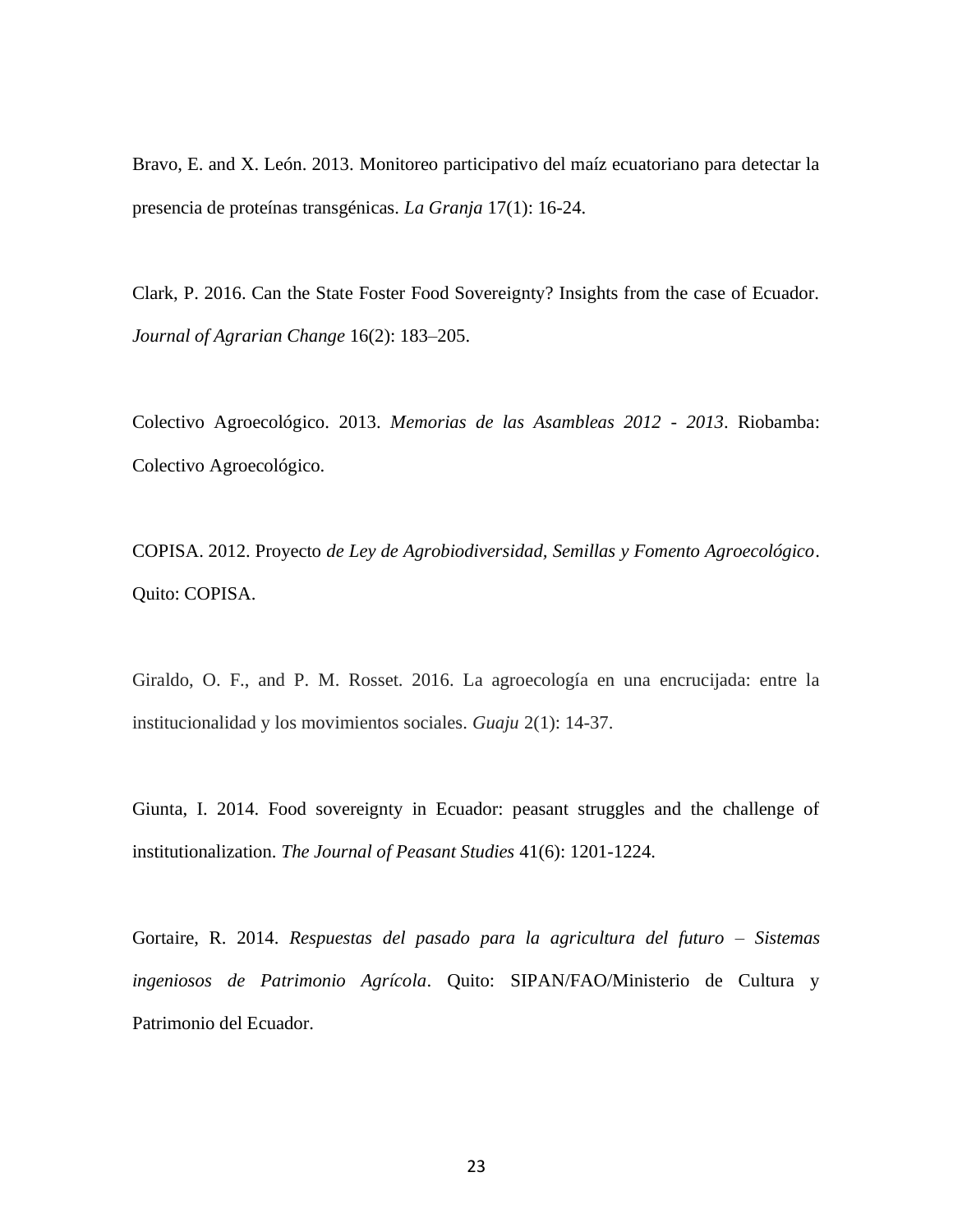Heifer Ecuador. 2005. *Agroecología: una apuesta necesaria.* Memorias del Taller Andino de Agroecología. Quito: Heifer Ecuador.

Heifer Ecuador. 2014. *La agroecología está presente. Mapeo de productores agroecológicos y del estado de la agroecología en la sierra y costa ecuatoriana*. Quito: MAGAP.

Holger Díaz, S. 2001. *El movimiento indígena como actor social a partir del levantamiento de 1990 en el Ecuador: emergencia de una nueva institucionalidad entre los indígenas y el estado entre 1990-1998*. Área de estudios latinoamericanos. Quito: Universidad Andina Simón Bolívar.

Intriago, R. and E. Bravo. 2015. Situación actual del Ecuador como territorio libre de transgénicos. *Letras Verde: Revista Latinoamericana de Ciencias Socioambientales* 18: 264-275.

McKay B., R. Nehring and M. Walsh-Dilley. 2014. The 'state' of food sovereignty in Latin America: political projects and alternative pathways in Venezuela, Ecuador and Bolivia. *The Journal of Peasant Studies* 41(6): 1175-1200.

National Assembly. 2009. *Ley Orgánica de Soberanía Alimentaria*. Quito: Registro Oficial, Suplemento 583.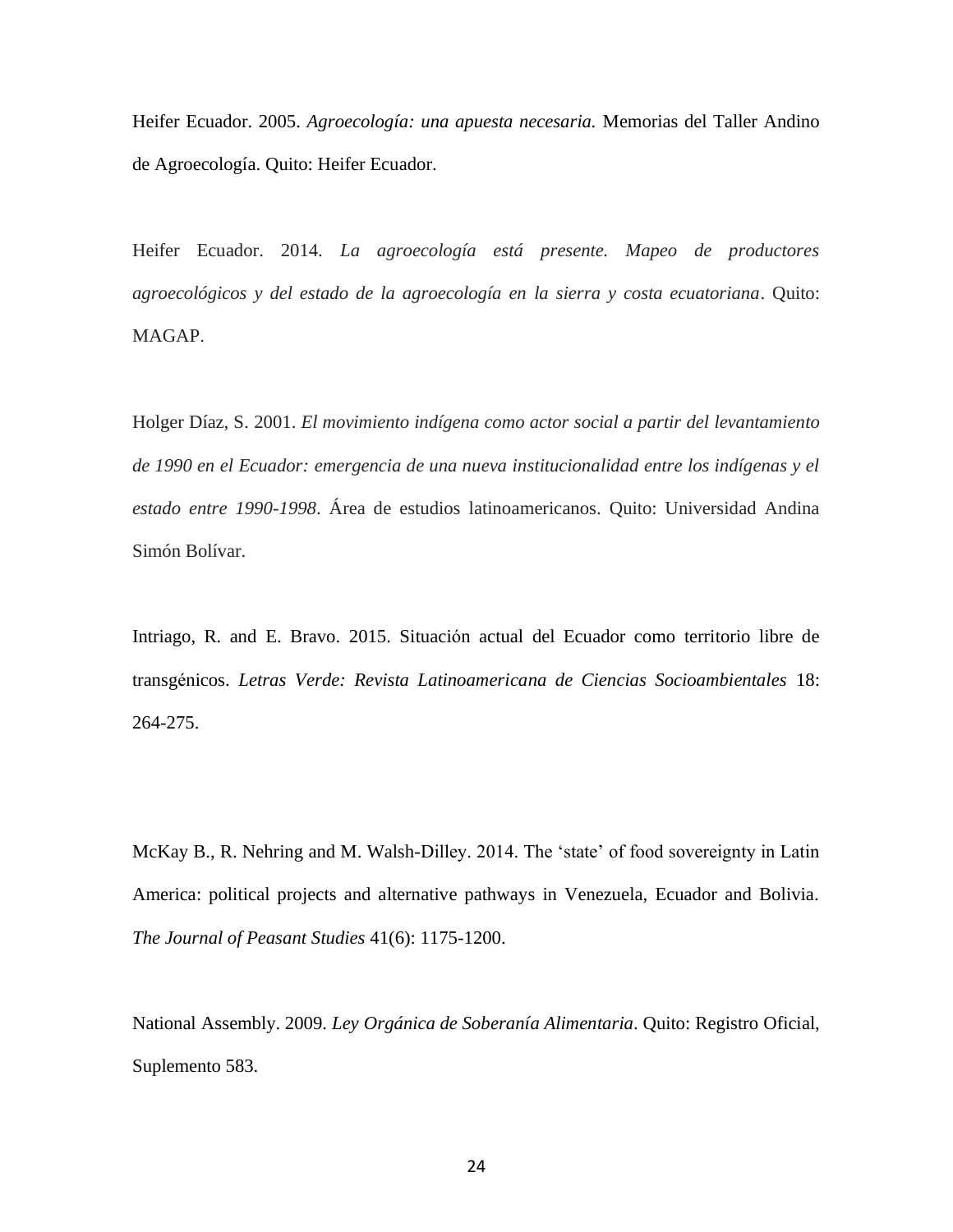Peña, D. et al. 2012. *Análisis Situacional de experiencias de comercio alternativo en el Ecuador para el diseño de políticas del Sistema Nacional de Comercialización para la Soberanía Alimentaria.* Informe de Consultoría. Quito: COPISA.

Peralbo, L. 2004. *Diagnóstico Situacional de la CEA.* Quito: Coordinadora Ecuatoriana de Agroecología.

Silva, E. 2009. Challenging Neoliberalism in Latin America. New York: Cambridge University Press.

Vallejo, F. and M. Cedillo. 2014. Canola en los Andes Ecuatorianos. In *Transgénicos la inconciencia de la ciencia*, eds. A. Acosta and E. Martínez, 257-266. Quito: Abya Yala.

#### **List of Acronyms**

| <b>ACRI</b>   | Association of Coffee Growers of the Intag River       |
|---------------|--------------------------------------------------------|
| AE            | <b>Ecology Action</b>                                  |
| <b>APAA</b>   | Association of Agroecological Producers of the Austral |
| <b>AUCM</b>   | Unity Assembly of the Canton of Montufar               |
| <b>AVSF</b>   | Agronomists and Veterinarians Without Borders          |
| <b>CCFA</b>   | Peasant Agroecological Credit Union                    |
| <b>CEA</b>    | Ecuadorian Agroecology Coordinator                     |
| <b>CEDEIN</b> | Center for Indigenous Development                      |
| <b>CEPCU</b>  | <b>Center for Pluricultural Studies</b>                |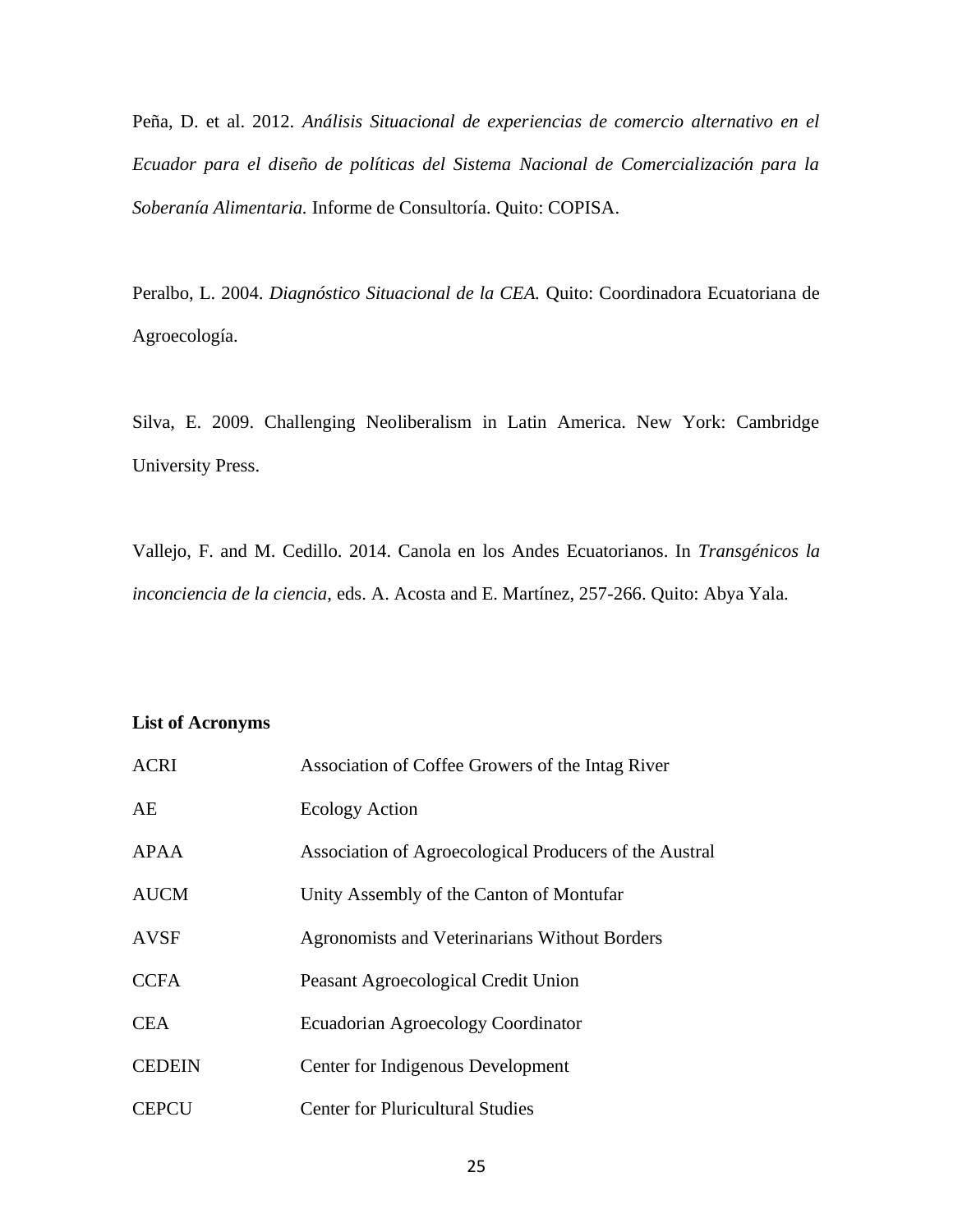| <b>CET</b>         | Centre for Technological Education                                                    |
|--------------------|---------------------------------------------------------------------------------------|
| <b>CLADES</b>      | Latin American Consortium on Agriculture and Development                              |
| <b>COMICH</b>      | Confederation of Indigenous Movements of Chimborazo                                   |
| <b>CONAIE</b>      | Confederation of Indigenous Nationalities of Ecuador                                  |
| <b>COPISA</b>      | Plurinational and Intercultural Conference on Food Sovereignty                        |
| <b>COPROBICH</b>   | Corporation of Organic Producers and Merchants of Chimborazo                          |
| <b>CORPOPURUWA</b> | Corporation of Producers of Puruwa                                                    |
| <b>ECUARUNARI</b>  | Confederation of Peoples of Kichwa Nationality                                        |
| <b>EFA</b>         | Regional Agroecology School                                                           |
| <b>ERPE</b>        | Popular Radiophonic Schools                                                           |
| <b>FECAOL</b>      | Federation of Agricultural Centers and Peasant Organizations of the<br>Littoral       |
| <b>FECONIC</b>     | Federation of Afro-Ecuadorian Communities and Organizations of<br>Imbabura and Carchi |
| <b>FENOCIN</b>     | National Confederation of Peasant, Indigenous and Afro-Ecuadorian<br>Organizations    |
| <b>FICI</b>        | Indigenous and Peasant Federation of Imbabura                                         |
| <b>IFOAM</b>       | International Federation of Organic Agriculture Movements                             |
| <b>IMBABIO</b>     | <b>Biological Production Market Network of Imbabura</b>                               |
| <b>LORSA</b>       | Organic Law of the Food Sovereignty Regime                                            |
| <b>LVC</b>         | Via Campesina International                                                           |
| <b>MAELA</b>       | Latin American Agroecology Movement                                                   |
| <b>MESSE</b>       | Social and Solidarity Economy Movement of Ecuador                                     |
| <b>MIC</b>         | Indigenous Movement of Cotopaxi                                                       |
| <b>MST</b>         | <b>Landless Workers Movement</b>                                                      |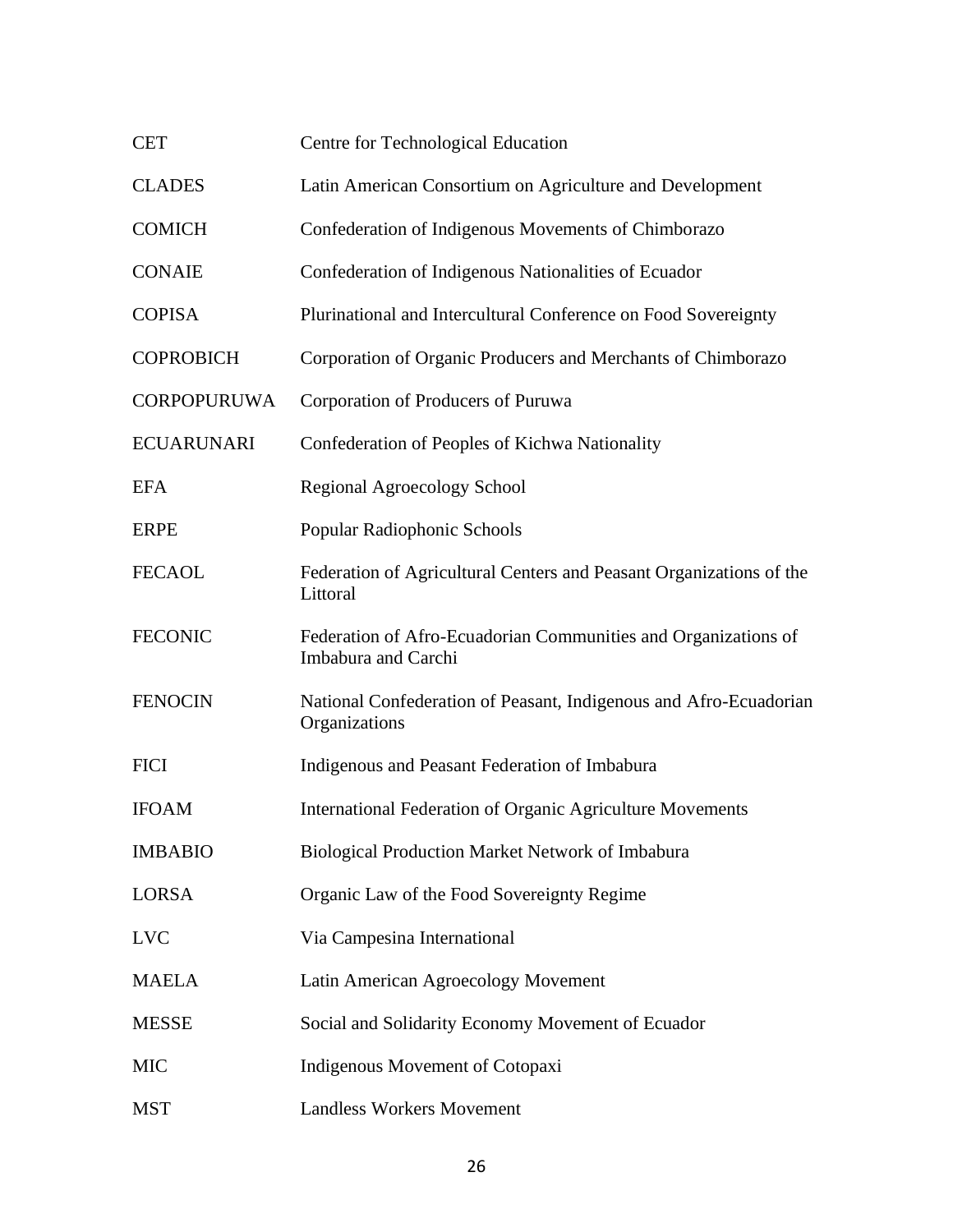| <b>NAFTA</b>   | North American Free Trade Agreement                                                   |  |  |
|----------------|---------------------------------------------------------------------------------------|--|--|
| <b>PACAT</b>   | Producers<br>Agroecological<br>Associative<br>Union<br>of<br>and<br>Commercialization |  |  |
| <b>PROBIO</b>  | <b>Ecuadorian Corporation of Biological Producers</b>                                 |  |  |
| <b>RAA</b>     | Agroecology Network of the Austral                                                    |  |  |
| <b>RAL</b>     | Agroecological Network of Loja                                                        |  |  |
| <b>RALLT</b>   | Network for a Transgenic-Free Latin America                                           |  |  |
| <b>REDESOL</b> | <b>Solidarity Economy Network</b>                                                     |  |  |
| <b>RESAKK</b>  | Solidarity Economy and Food Sovereignty Network of Kayambi<br>Territory               |  |  |
| <b>SOCLA</b>   | Latin American Scientific Society of Agroecology                                      |  |  |
| <b>SPG</b>     | Participative Guarantee System                                                        |  |  |
| <b>UNORCAC</b> | Union of Indigenous Peasant Organizations of Cotacachi                                |  |  |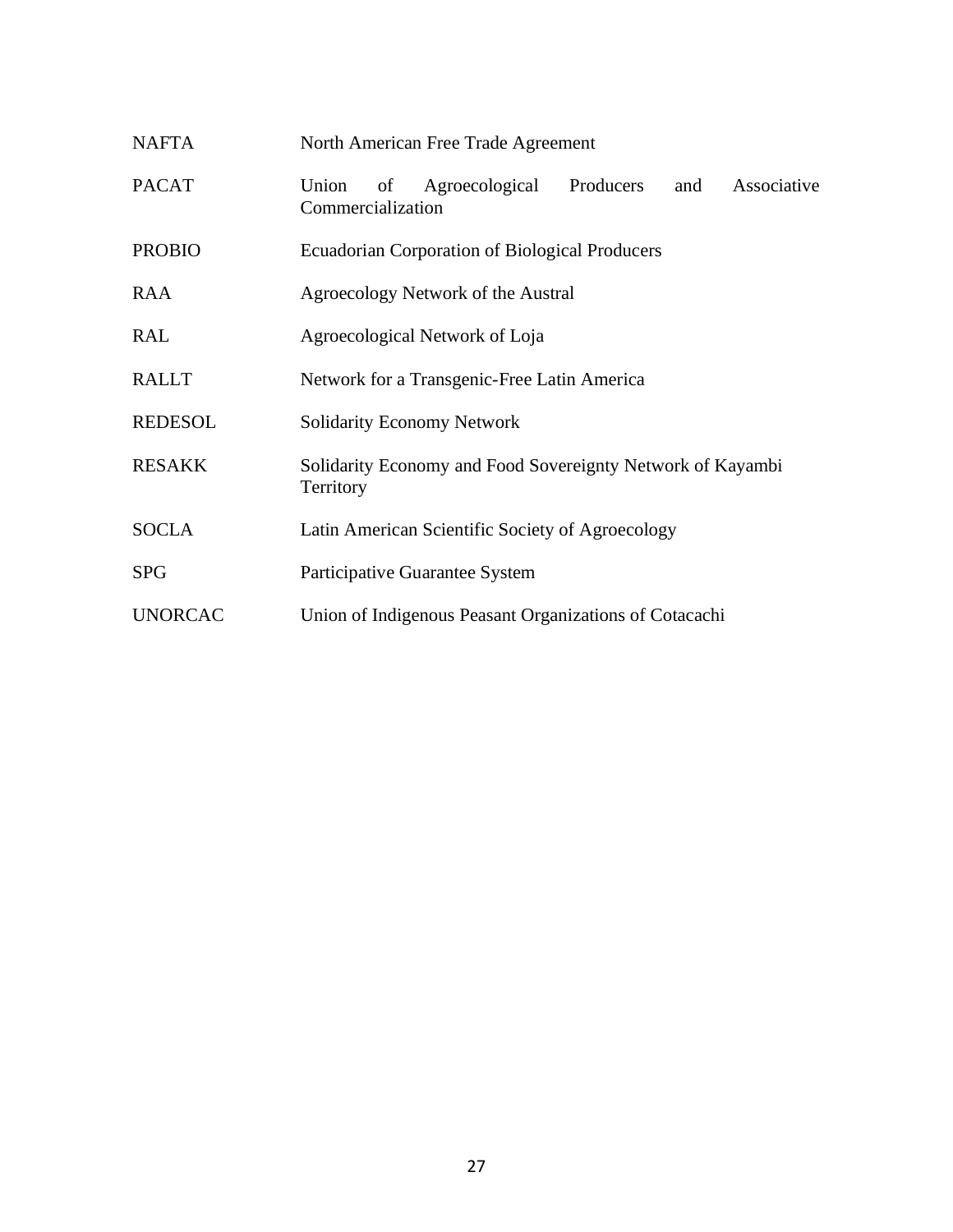| <b>AGRICULTURAL</b>    | DEFINING CHARACTERISTICS                                                                 |  |  |
|------------------------|------------------------------------------------------------------------------------------|--|--|
| <b>SYSTEM</b>          |                                                                                          |  |  |
| Chakra Andina          | Widely practiced among the Quichua people of the highlands/ involves the                 |  |  |
|                        | management and adaptation to various sub-climates affected by altitude/                  |  |  |
|                        | national hub of crop production and livestock/highly developed system of seed            |  |  |
|                        | conservation and management/ well-developed and up-to-date calendar of                   |  |  |
|                        | celebrations related to agriculture, centered on the Festival of the Sun ('Inti          |  |  |
|                        | Raymi').                                                                                 |  |  |
| Finca de los Pastos    | Practiced in the province of Carchi, moorland ('páramo') region in the northern          |  |  |
|                        | Andes/ ancestral features in the technology of minimal tilling called 'Wachu             |  |  |
|                        | rozado'/ integrated system of silvopasture and pastoral potato/ significant              |  |  |
|                        | knowledge of 'páramo' ecosystem.                                                         |  |  |
| Huerta<br>de<br>$\log$ | Practiced in the province of Loja, in the Paltas canton/adaptation of an                 |  |  |
| Paltas                 | extremely dry climate/ technological innovation of a slow-release irrigation             |  |  |
|                        | system from lakes and riverbed agriculture/ diversified agroforestry system              |  |  |
| Aja Shuar              | Widely practiced system among Shuar populations in the Amazon (principally               |  |  |
|                        | Morona and Zamora provinces)/ very high agrobiodiversity (over over 120                  |  |  |
|                        | species per ha.)/ roving agriculture system camouflaged by Amazon rainforest/            |  |  |
|                        | the plot $(\hat{a}ja')$ is moved every 2 or 3 years and it returns to a cycle of natural |  |  |
|                        | regeneration/ deep spiritual connection to the natural world.                            |  |  |
| Chakra Amazónica       | High agrobiodiversity, riverbed agriculture/ understanding of the functioning of         |  |  |
|                        | the soil fertility cycles of the Amazon and the dynamics of the river.                   |  |  |

| Table 1: Characteristics of agricultural systems in Ecuador |  |  |
|-------------------------------------------------------------|--|--|
|-------------------------------------------------------------|--|--|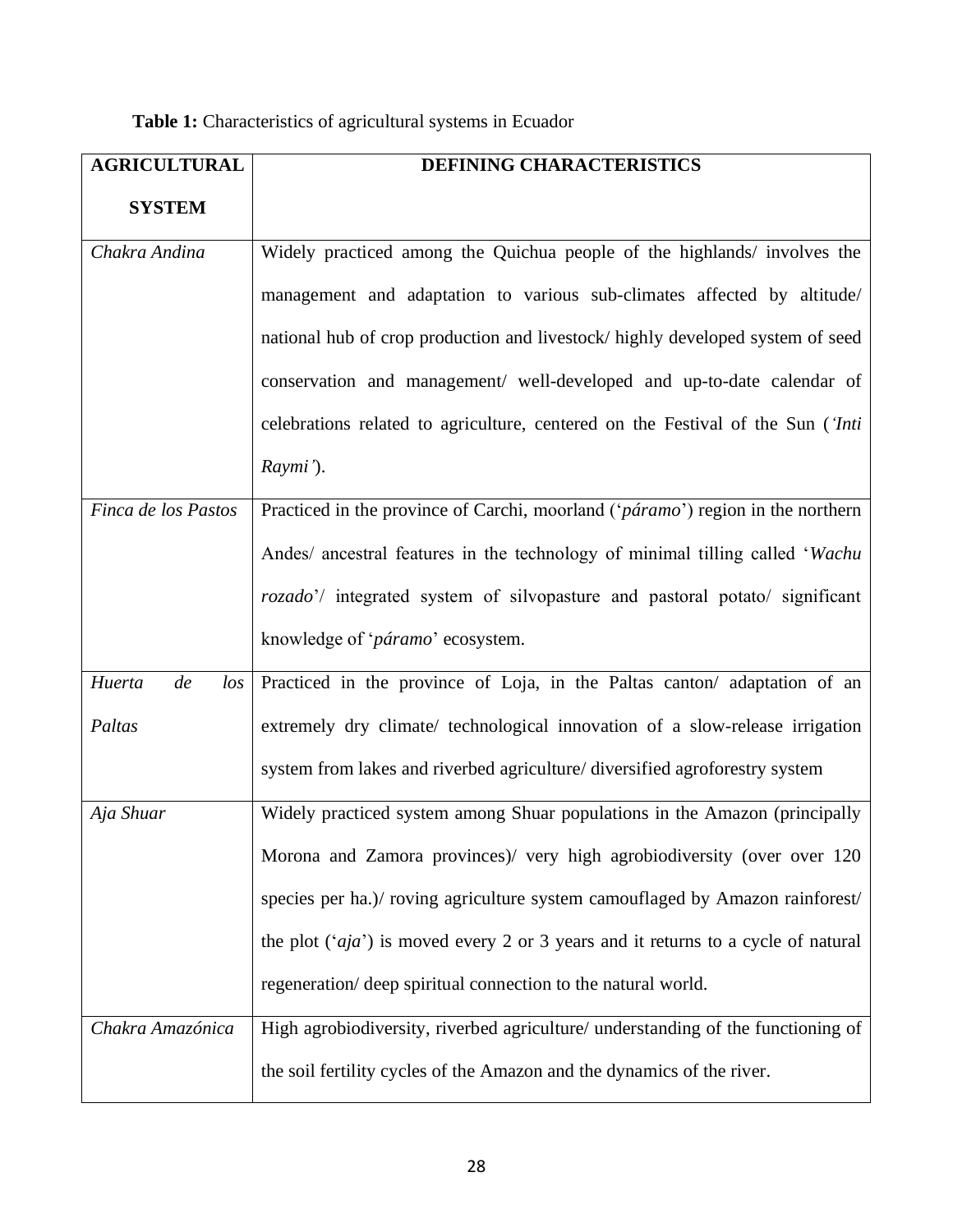| Finca montubia      | Adaptability to dry humid ecosystems/ high agrobiodiversity/ integration of         |  |  |
|---------------------|-------------------------------------------------------------------------------------|--|--|
|                     | farm subsystems (principally tropical fruits), plots (vegetable gardens and         |  |  |
|                     | family larders), and infiltration lakes.                                            |  |  |
| Pueblo de manglar   | Integrated management of five ecosystems including estuary fishing, gathering,      |  |  |
|                     | and diversified agriculture.                                                        |  |  |
| Canoeras, colinos y | Integrated management of three agricultural sub-systems including 'canoera'         |  |  |
| canteros            | (elevated plots), 'colino' (diverse fruit farms) and plots of sugar cane (system of |  |  |
|                     | rotation of cane)/ river fishing/ hunting and gathering in tropical rain forest/    |  |  |
|                     | Chachi-Afro interculturality in the north of Esmeraldas.                            |  |  |
|                     |                                                                                     |  |  |

Source: Gortaire (2014)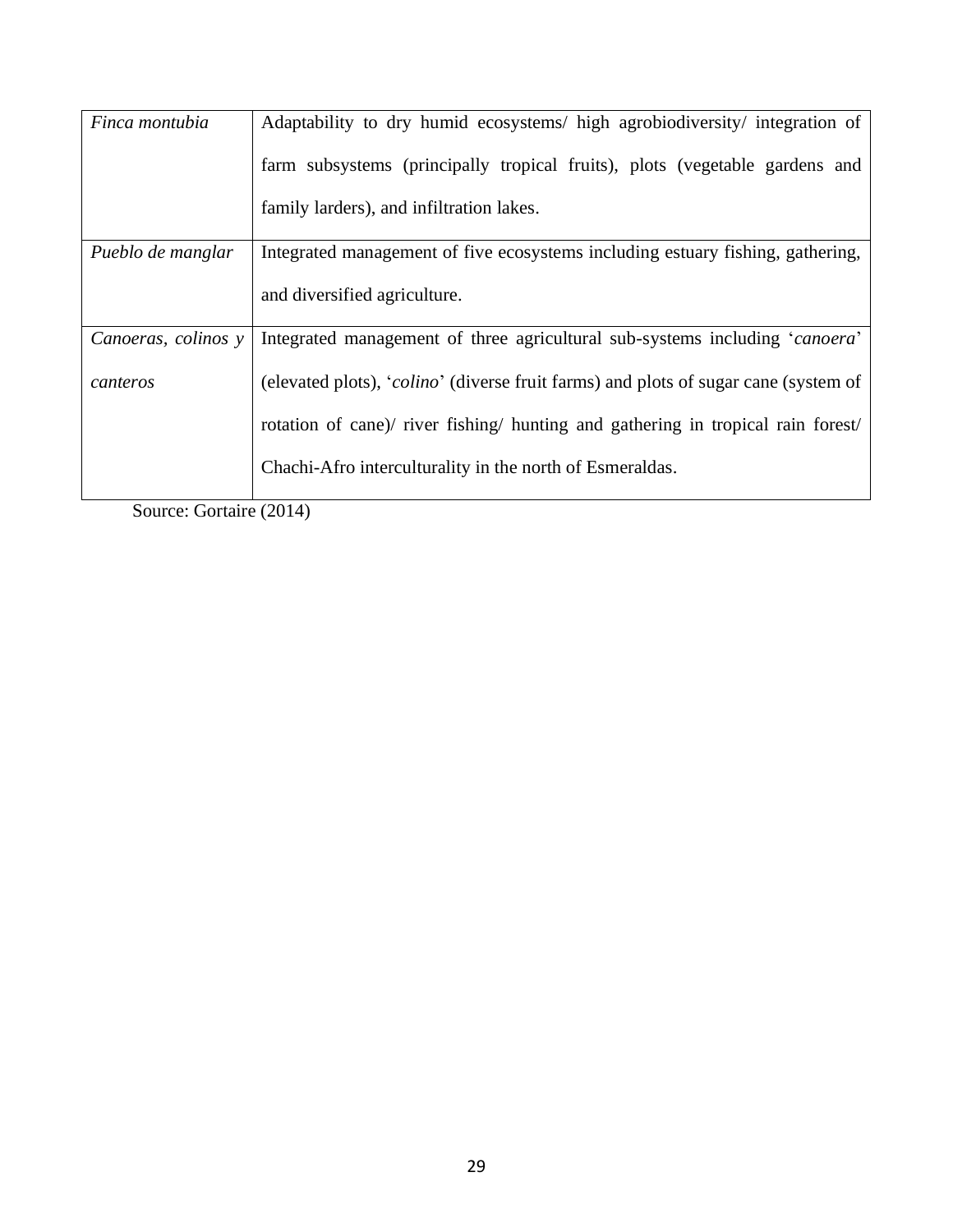### **Table 2:** Monitoring of GMO's in Ecuador

| <b>CROP</b>                     | <b>RESULTS</b>                    | <b>AUTHORS</b>                  |
|---------------------------------|-----------------------------------|---------------------------------|
| Corn (ears)                     | No GMO's detected                 | Bravo and León (2013)           |
| Canola (seeds)                  | No GMO's detected                 | Vallejo and Cedillo (2014)      |
| Soya<br>for<br>human<br>(grain) | 19 positive results from a sample | Intriago and Bravo (2015)       |
| consumption)                    | of 70 evaluated                   |                                 |
| Soya (leaves)                   | 19 positive results from a sample | Intriago<br><b>Bravo</b><br>and |
|                                 | of 70 evaluated                   | (forthcoming)                   |
| Alfalfa (leaves)                | No GMO's detected                 | Results not published           |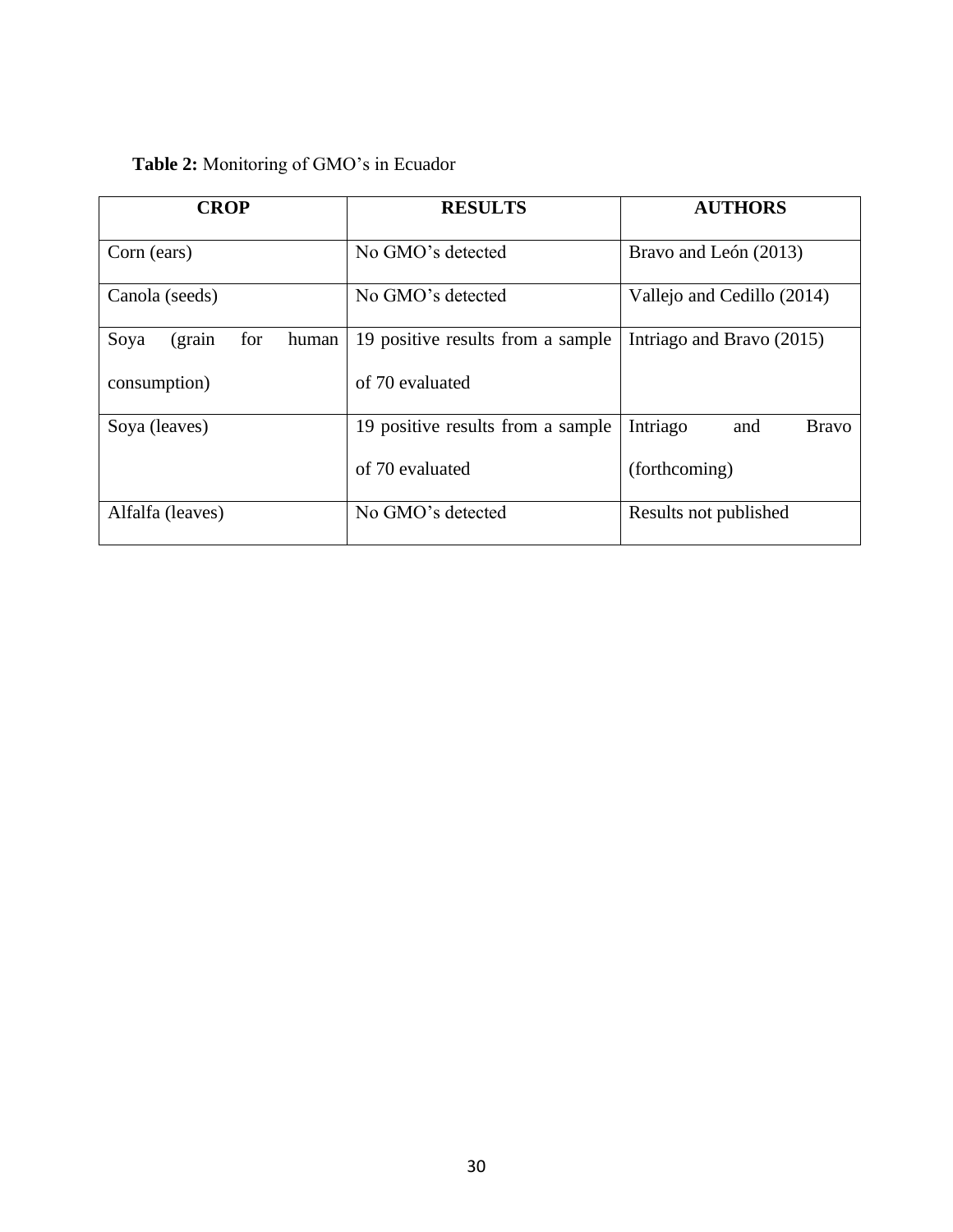**ORGANIZATION(S) ACTIVITIES** FECAOL Creanize a Regional Agroecology School (EFA) in the provinces of the coastal region (Guayas, Los Rios, Manabi, Santa Elena, El Oro). Organizes agroecological markets in Guayaquil. Established a Peasant Agroecological Credit Union (CCFA) and a plant for the manufacture of organic fertilizer for farmers transitioning to agroecology. Each year FECAOL convokes the March for Agroecology, Food Sovereignty and Against GMO's in Guayaquil. UNORCAC – FICI – AUCM – IMBABIO - FECONIC – Red Biovida - RESAKK Involves organizations from the northern zone of Pichincha, the provinces of Imbabura and Carchi. Receives support from NGO's such as Pueblo Vibrante, AVSF, CEPCU, CARE, Oxfam. ACRI – Consorcio Toisan Promotion of agroecology, organic coffee growing, defense of nature and resistance to mining in Intag in the north-western zone of Cotacachi-Imbabura. MIC In the province of Cotopaxi the indigenous movement has for many years developed activities promoting agroecology, farmers' markets and training. PACAT Over 500 farmers from 34 grassroots organizations in the province of Tungurahua work with an agroecological focus, organize agroecological farmers' markets in the city of Ambato.

**Table 3:** Selected organizations promoting agroecology in Ecuador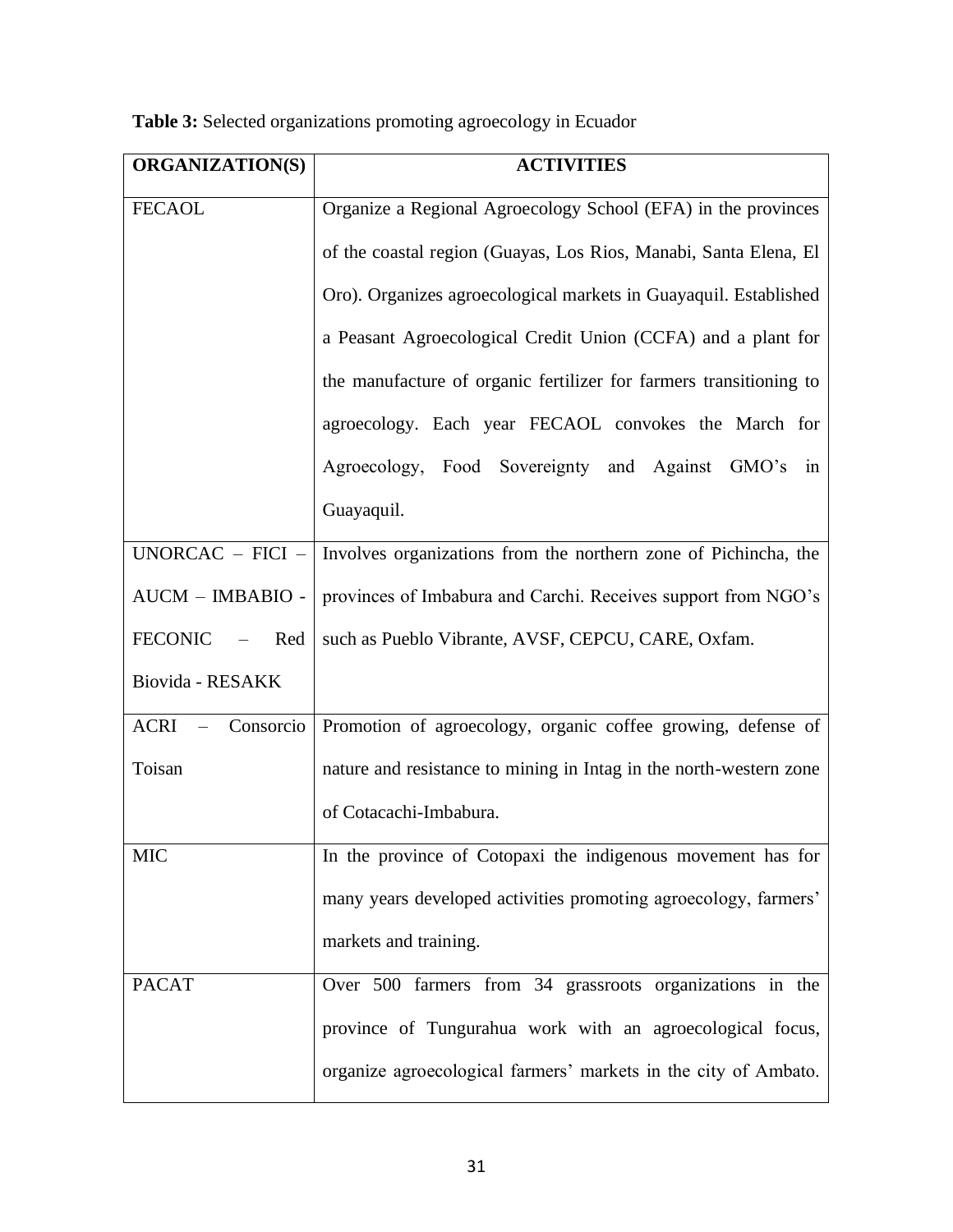|                          | Provide training programs by way of exchange of experiences and             |  |
|--------------------------|-----------------------------------------------------------------------------|--|
|                          | the recovery of local knowledge.                                            |  |
| CEDEIN - COMICH          | Various local organizations and networks in the province of                 |  |
| - Utopia Riobamba -      | Chimborazo that promote agroecology and the organic production              |  |
| <b>COPROBICH</b>         | of quinoa/ organize farmers' markets and agroecological shops.              |  |
| <b>CORPOPURUWA</b>       |                                                                             |  |
|                          | RAA – APAA – Promotion of agroecology, organization of Training Schools and |  |
| $REDESOL$ – Chuya        | agroecological farmers' markets in the southern part of Ecuador.            |  |
| Mikuna                   |                                                                             |  |
| <b>RAL</b>               | Agroecology network of Loja composed of diverse peasant                     |  |
| MESSE (Loja)             | organizations that promote agroecology in the province with                 |  |
|                          | farmers' markets, training processes and other activities.                  |  |
| Asamblea<br>de<br>$\log$ | Promotion of two agroecology schools at the cantonal level and              |  |
| Pueblos del Sur          | the commercialization of produce directly to the consumer in                |  |
|                          | Loja/ defense of their territories and the rights of nature and water       |  |
|                          | against mining activity.                                                    |  |
| Clínica Ambiental        | Work with those affected by oil activity and agro-industry in the           |  |
|                          | provinces of Sucumbios and Orellana to restore the environment              |  |
|                          | by means of agroecological production.                                      |  |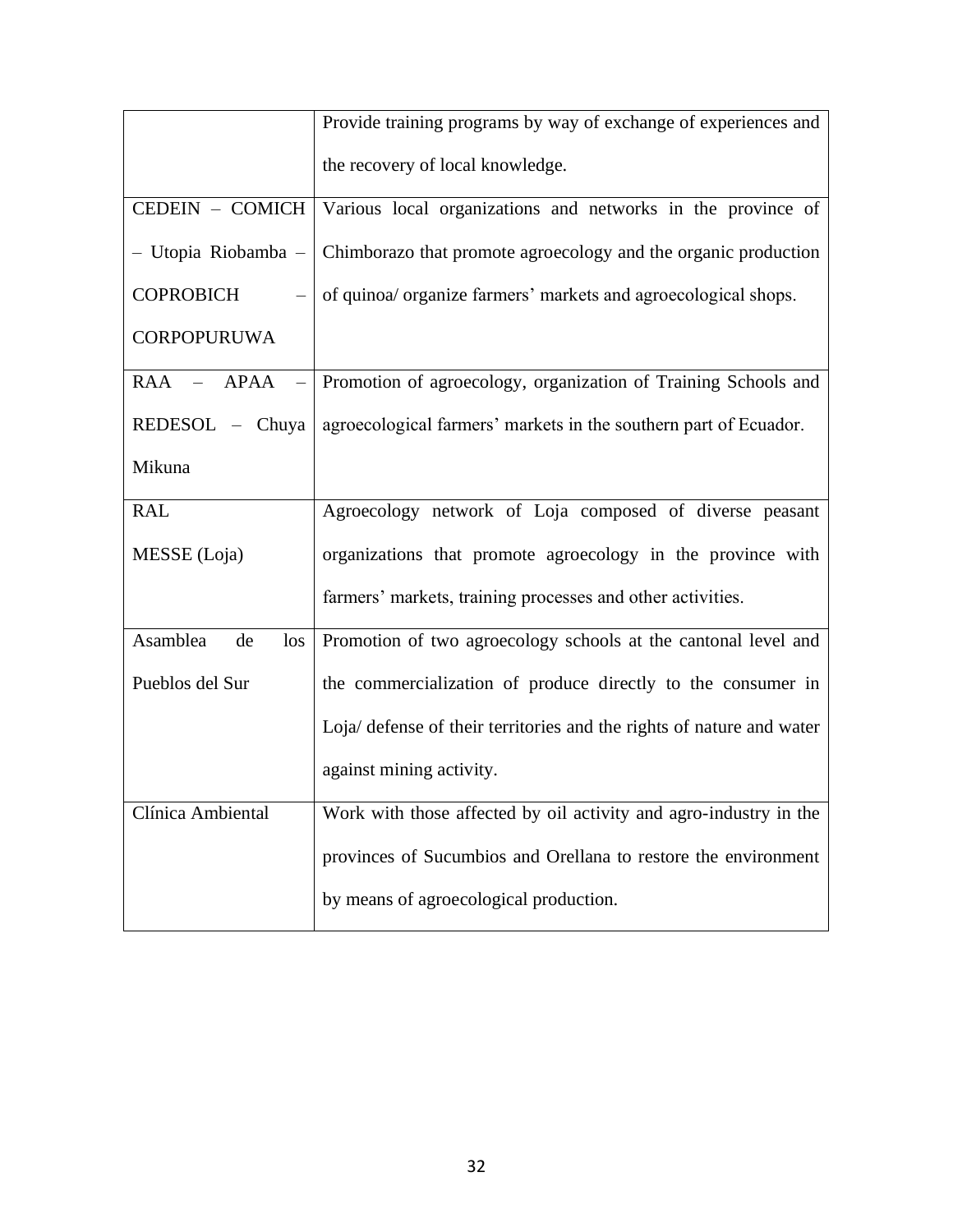| <b>COMMERCIALIZATION</b>               | <b>NUMBER (NATIONWIDE)</b> |
|----------------------------------------|----------------------------|
| <b>ACTIVITY</b>                        |                            |
| Food basket programs                   | 8                          |
| Farmers' markets                       | 102                        |
| <b>Barter markets</b>                  | $\overline{2}$             |
| <b>Restaurants</b>                     | 6                          |
| <b>Bars</b>                            | 1                          |
| Shops                                  | 10                         |
| Farms                                  | $\overline{2}$             |
| Distributors of canned goods           | 1                          |
| Distributors of agroecological produce | 1                          |

### **Table 4:** Commercialization of agroecology in Ecuador

Source: Peña et al. (2012)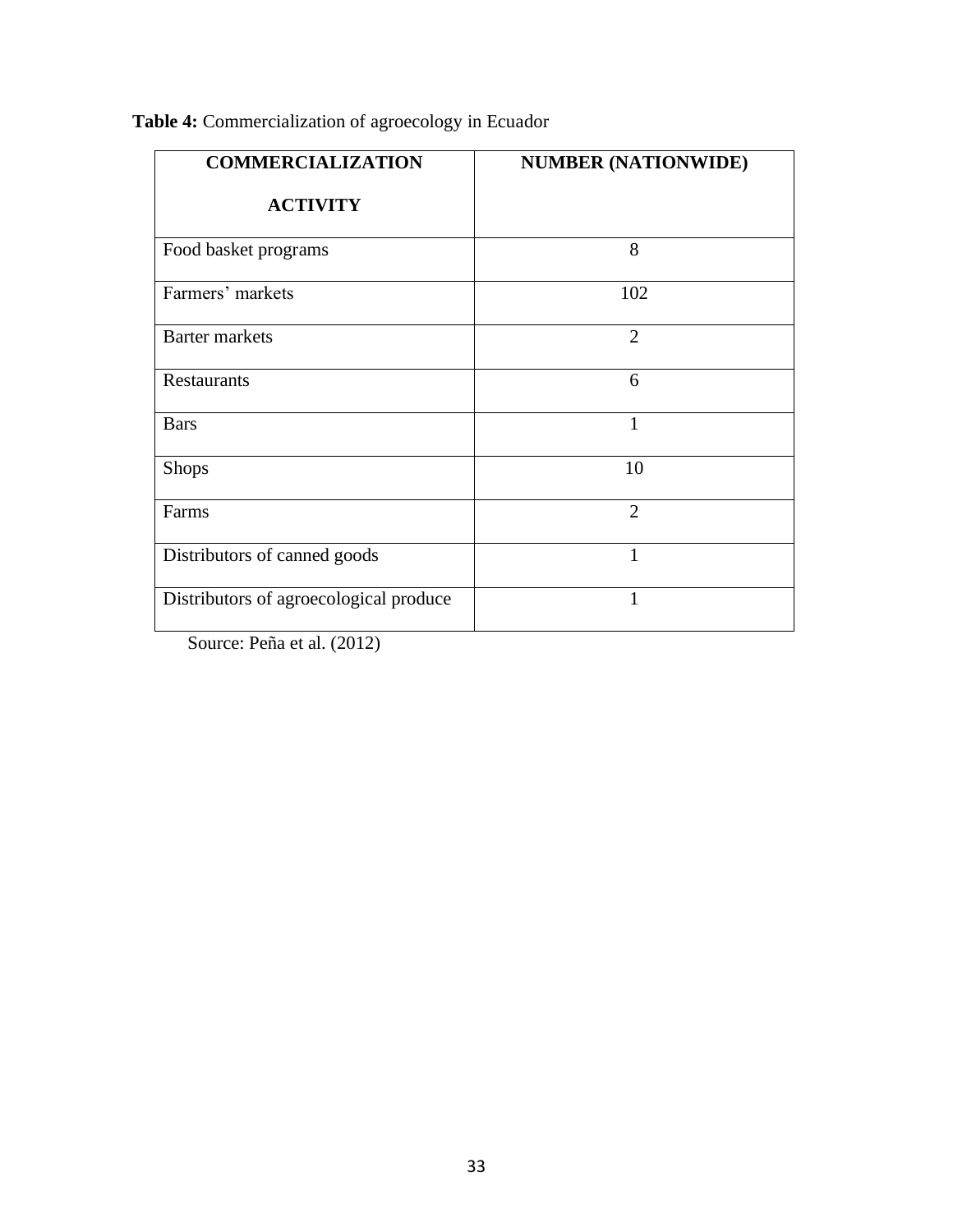## **Table 5:** Academic approaches to Agroecology in Ecuador

| <b>UNIVERSITY</b>                      | <b>RELATED ACTIVITY</b>       | <b>OTHER ACTIVITIES</b>      |
|----------------------------------------|-------------------------------|------------------------------|
| University of Guayaquil                | Department of Agroecology     | Agreement with SOCLA.        |
|                                        |                               | National Festival of Food    |
|                                        |                               | Sovereignty since 2014.      |
| State University of the Peninsula      | Department of Agroecology     | Agreement with SOCLA.        |
| of Santa Elena (UPSE)                  |                               |                              |
| Agrarian University of Ecuador         | Department of Agroecology     |                              |
| <b>Technical University of Quevedo</b> | Department of Agroecology     |                              |
| Laica Eloy Alfaro of Manabi            | Department of Agroecology     | International Congress for   |
| University                             |                               | Development<br>in<br>Manabi  |
|                                        |                               | (every 2 years in Chone)     |
| Catholic University of Guayaquil       | Department of Agroecology     | Includes<br>student<br>a     |
|                                        |                               | that<br>movement<br>promotes |
|                                        |                               | agroecology                  |
| Superior Polytechnic School of         | Department of Agroecology     | Student<br>forum<br>research |
| the Littoral                           |                               | which includes agroecology   |
| University of the Armed Forces         | Post-graduate<br>degree<br>in |                              |
| (ESPE)                                 | Sustainable Agriculture       |                              |
| University of Cuenca                   | Department of Agroecology     |                              |
|                                        | Masters in Agroecology        |                              |
| <b>Technical University of Ambato</b>  | Department of Agroecology     |                              |
|                                        | Masters in Agroecology        |                              |